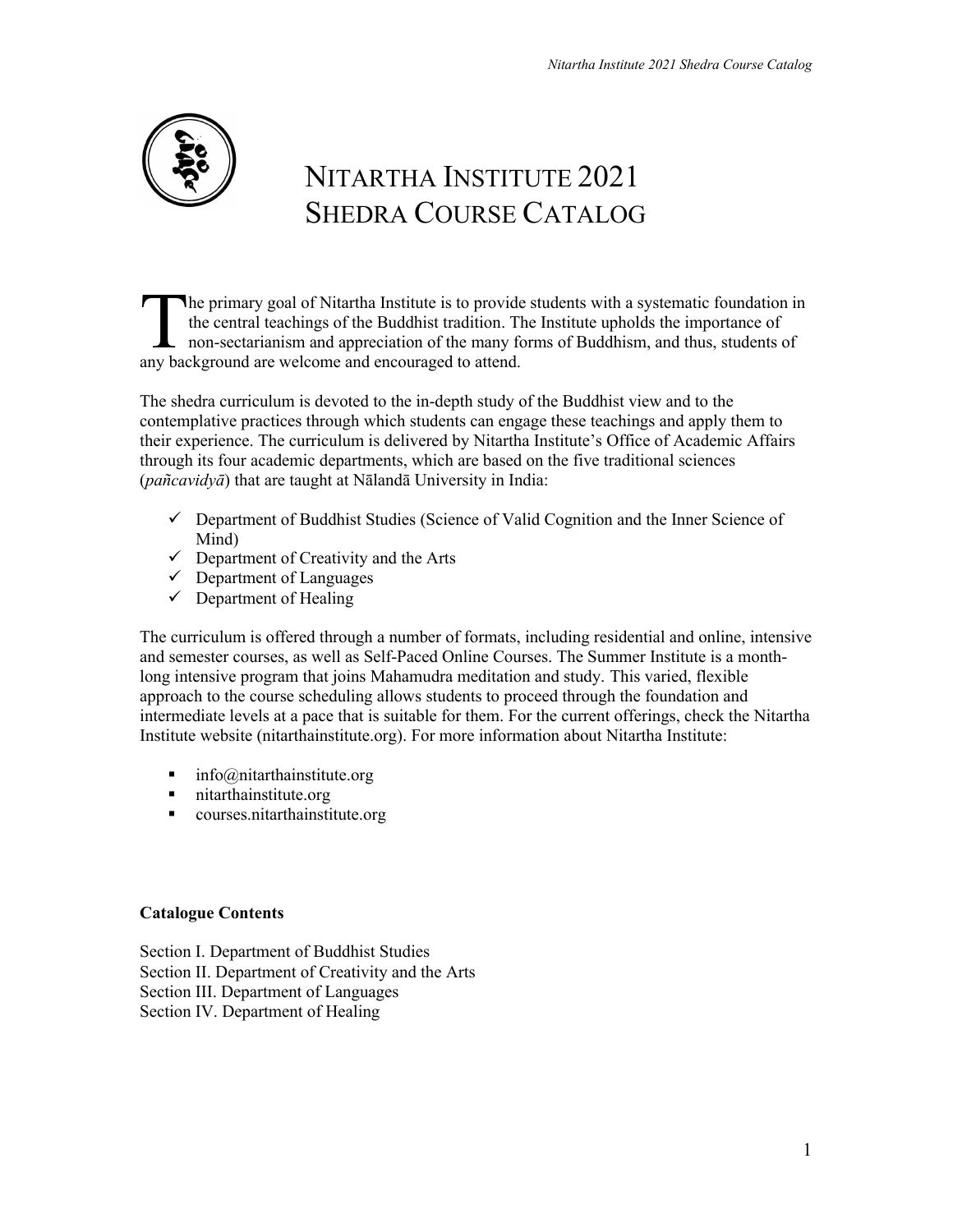# **I. Science of Valid Cognition and the Inner Science of Mind—the Department of Buddhist Studies**

Of the fives traditional sciences taught at Nālandā, the Department of Buddhist Studies (BUD) teaches the Inner Science of Mind (*adhyātma vidyā*) and the Science of Valid Cognition (*hetu vidyā*).

# **Buddhist Studies Curriculum Outline**

The Buddhist studies curricula at Nitartha Institute consists of the foundation, intermediate and advanced levels. The Foundation Curriculum presents the views of the Vaibhāṣika and Sautrāntika philosophical systems of foundational Buddhism. The Intermediate Curriculum trains in the Mahāyana philosophical systems of Cittamātra and Madhyamaka as well as the Tathāgatagarbha tradition and the exposition of the path to enlightenment. The Advanced Curriculum features the in-depth study of primary texts selected from the Eight Great Treatises of Sūtra and Tantra in the Kagyü school and the Thirteen Core Indian Buddhist Treaties in the Nyingma school. The Advanced Curriculum is classified according to the Three Turnings of the Wheel of Dharma. By coupling courses on the view with debate training, the entire scope of the sūtra-based Buddhist Studies is covered at Nitartha Institute. This consists of the following curricular levels:

- Foundation Curriculum—Core
- Foundation Curriculum—Debate
- Intermediate Curriculum—Core
- Intermediate Curriculum—Debate
- Advanced Curriculum—First Turning
- Advanced Curriculum—Second Turning
- Advanced Curriculum—Third Turning

The comprehensive, graduated nature of the curriculum is combined with an experiential approach in both traditional and western styles of instruction, which includes analytical meditation, debate, discussion groups and active interaction with the faculty and students. This type of engagement with the living lineage of scholarship makes Nitartha Institute unique among the institutions that offer studies in Buddhist philosophy.

# **Lectures, Analytical Meditation and Debate**

Nitartha Institute delivers its curriculum through methods unique to the tradition of shedra education: lectures, analytical meditation and debate.

Lectures consist of presentations and discussion groups, which are methods for cultivating the wisdom that arises from hearing —the first of the three prajñās. Students are trained in the art of listening, that is, the ability to receive the lecture content from the instructor in its entirety and impartially, without interference by judgmental mind. In this way, students allow for a new opening to emerge on their journey of learning, for an opportunity to genuinely learn something new. The function of discussion groups at Nitartha is to allow for formulating questions that further clarify the lectures and deepen comprehension on the level of the first prajñā.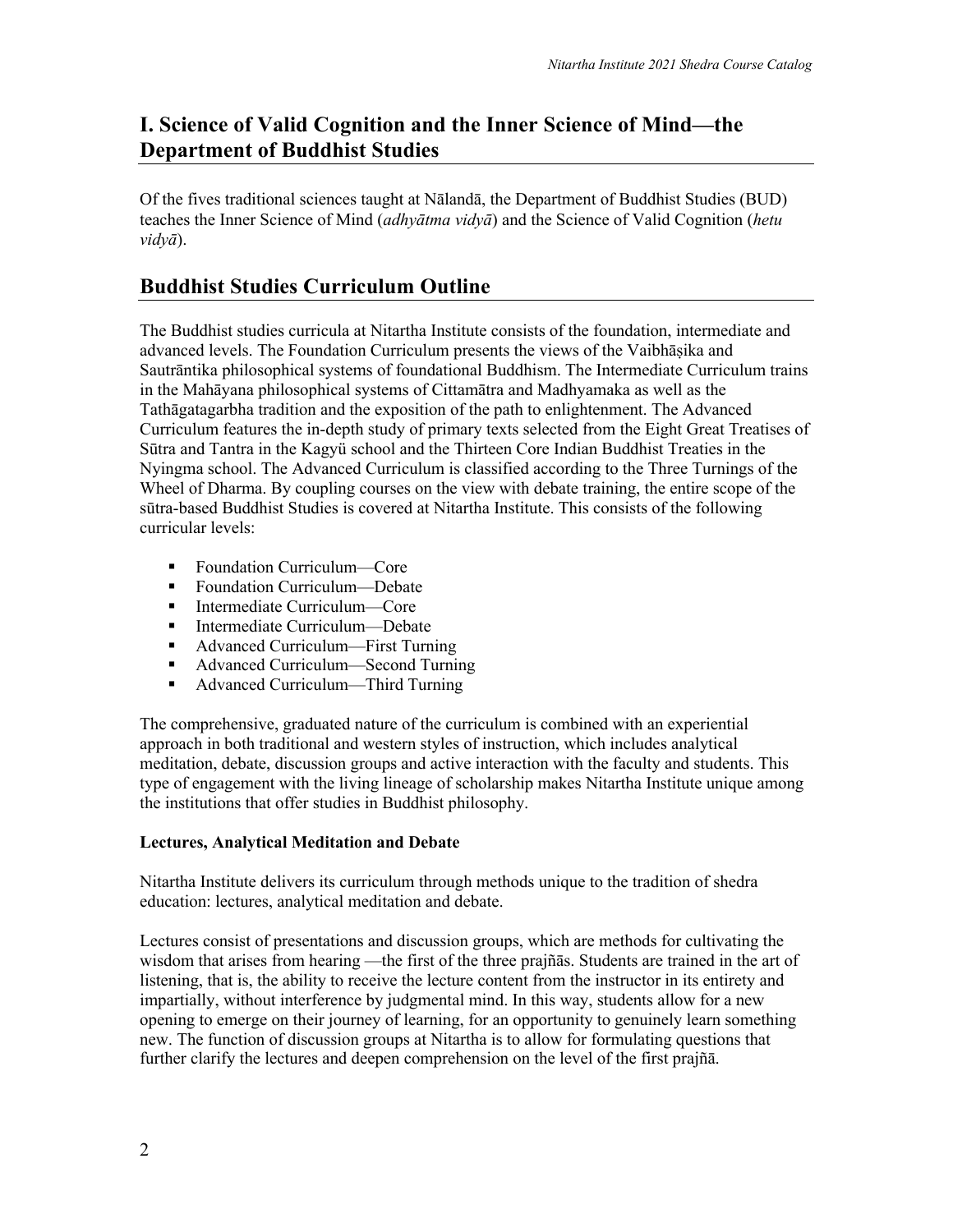Analytical meditation is a method for cultivating the second prajñā —the wisdom arising from contemplation. Once the teaching is received through hearing, Nitartha students are trained to examine the validity of the view in the lab of analytical meditation: exploring the assertions, gaining confidence in the view and making it part of one's own inner being, and integrating it into life. The result of the training in analytical meditation is to gain unshakable certainty in the view of definitive meaning —nitartha.

Debate is another method for cultivating the wisdom that arises from contemplation. Nitartha debate uses a strict logical form that is practiced in the Buddhist universities of India and Tibet, and translated into English and other languages. This form allows for cultivating clarity in the debaters' verbal expression while utilizing a minimal number of words, thereby limiting discursive speech. Once the students acquire the intricacies of the debate form, they are amazed to posses a tool that allows them to explore the diverse aspects of the Buddhist view with clarity and precision not experienced before.

# **Certificates of Completion**

In order to complete a Nitartha course for Institute credit, the student must register for the particular course, attend and actively participate in the lectures and class discussions and submit the final written exam or perform the final debate presentation. Once a certain sequence of courses is completed, Nitartha credit students are awarded a certificate of completion. Nitartha Institute issues seven certificates of completion:

- Foundation Curriculum Certificate of Completion
- Foundation Debate Certificate of Completion
- Intermediate Curriculum Certificate of Completion
- Intermediate Debate Certificate of Completion
- Advanced Curriculum First Turning Certificate of Completion
- Advanced Curriculum Second Turning Certificate of Completion
- Advanced Curriculum Third Turning Certificate of Completion

The courses in the foundation, intermediate, and advanced curricula are to be taken in sequence as detailed below. Non-credit students who wish to take Nitartha courses may contact the instructor of a specific course to inquire about a waiver of prerequisites.

#### **Foundation Curriculum**

The Foundation Curriculum serves as the entryway to the study of Buddhist philosophy. It consists of the core and debate curricula as well as training in analytical meditation.

#### **Foundation Curriculum—Core**

The core of the Foundation Curriculum consists of the series of four Mind and Its World courses. As indicated by the title, the Mind and Its World series explores the inquiring mind and its world and formulates a contemplative worldview based on introspection. It is based on three introductory shedra textbooks —*Collected Topics*, *Classifications of Mind* and the *Gateway for Fresh Minds*— which, in due order, present phenomenology, epistemology and ontology of foundational Buddhism, and serve as primers for the Buddhist philosophical training.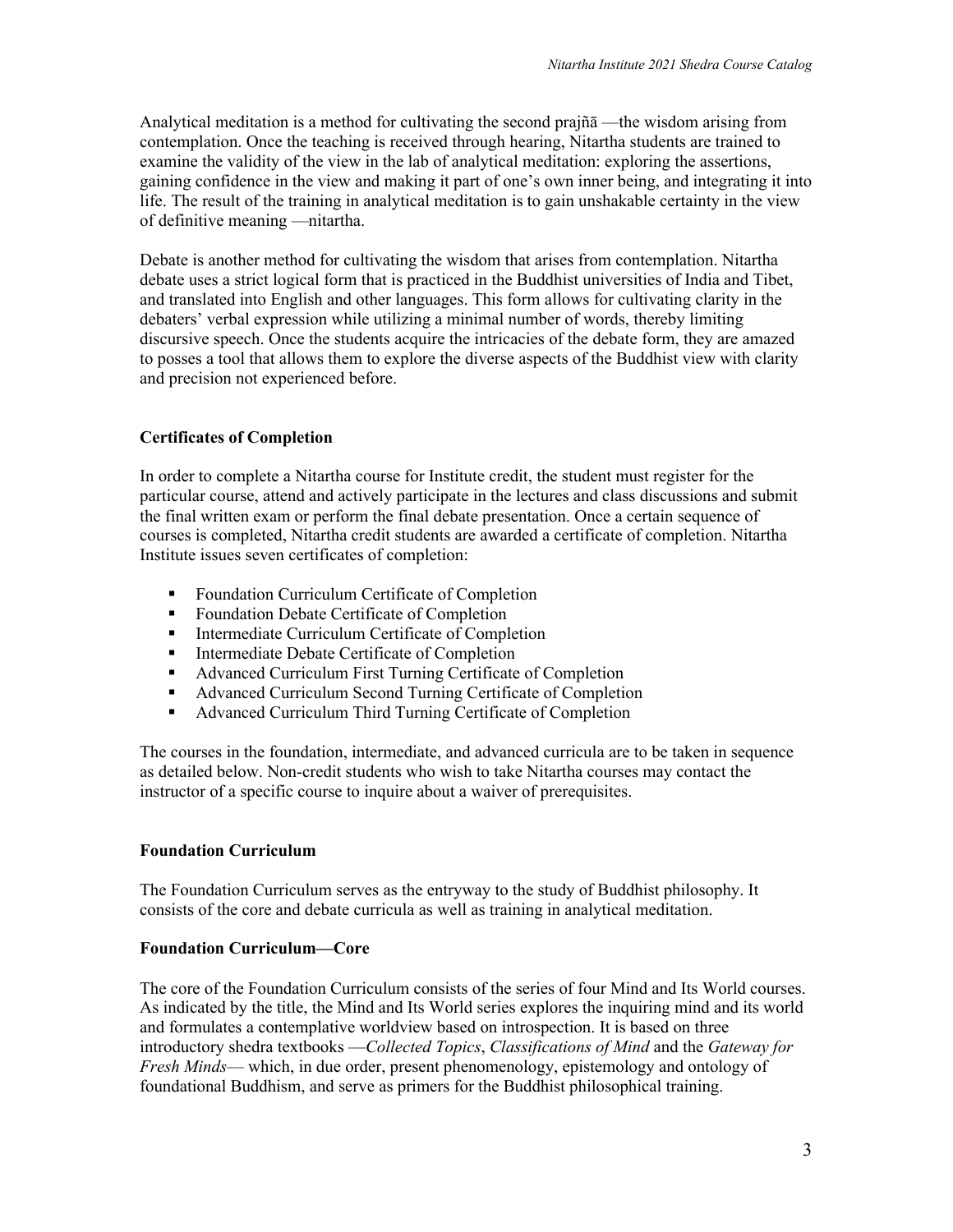Upon completion of these four core foundation courses, the Nitartha Institute Foundation Curriculum Certificate of Completion is awarded:

- BUD 501 Mind and Its World I: Valid Cognition
- BUD 510 Mind and Its World II: Modes of Engagement & Mental Events
- § BUD 520 Mind and Its World III: Vaibhāṣika Philosophical Tradition
- § BUD 530 Mind and Its World IV: Sautrāntika Philosophical Tradition

Students should first take BUD 501. After that, we recommend that students take the three remaining courses in sequential order, but they may request to take them in another order if that is better for their schedules, especially if they are combining in-person and online courses.

#### **Foundation Curriculum—Debate**

The Foundation Debate Curriculum offers a gradual training in the skills needed for the performance of the art of formal debate. It consists of the Clear Thinking course followed by three foundation debate courses. The Clear Thinking course provides the content for performing debates (the definienda and definitions) based on the *Collected Topics* root text. The three subsequent foundation debate courses gradually teach the debate form. Upon completion of these four foundation debate courses, the Nitartha Institute Foundation Debate Certificate of Completion is awarded:

- BUD 502 Clear Thinking
- BUD 553 Collected Topics Debate I
- BUD 554 Collected Topics Debate II
- **BUD 555 Collected Topics Debate III**

#### **Intermediate Curriculum**

Nitartha's Intermediate Curriculum continues to lay the ground for the in-depth study of the great Indian treatises and their commentaries by the Kagyü and Nyingma masters. It consists of four core curriculum courses and four intermediate debate courses.

#### **Intermediate Curriculum—Core**

The core of the Intermediate Curriculum consists of four courses summarizing the ground, path and fruition of the Mahāyāna: Cittamātra, Madhyamaka, Paths and Bhūmis and Buddha Nature. Upon completion of these four intermediate core courses, the Nitartha Institute Intermediate Curriculum Certificate of Completion is awarded:

- § BUD 601 Cittamātra Philosophical Tradition: Appearances Are Mere Mind
- BUD 610 Madhyamaka Philosophical Tradition: Not Even a Middle
- BUD 620 Paths and Bhūmis: The Path to Enlightenment
- § BUD 630 Buddha Nature: Luminous Heart of the Tathāgata

It is recommended that students take all four intermediate courses in the order listed above, although Buddha Nature is often taken before Paths and Bhūmis. Moreover, it is permissible to take the other courses out of order to meet individual scheduling needs.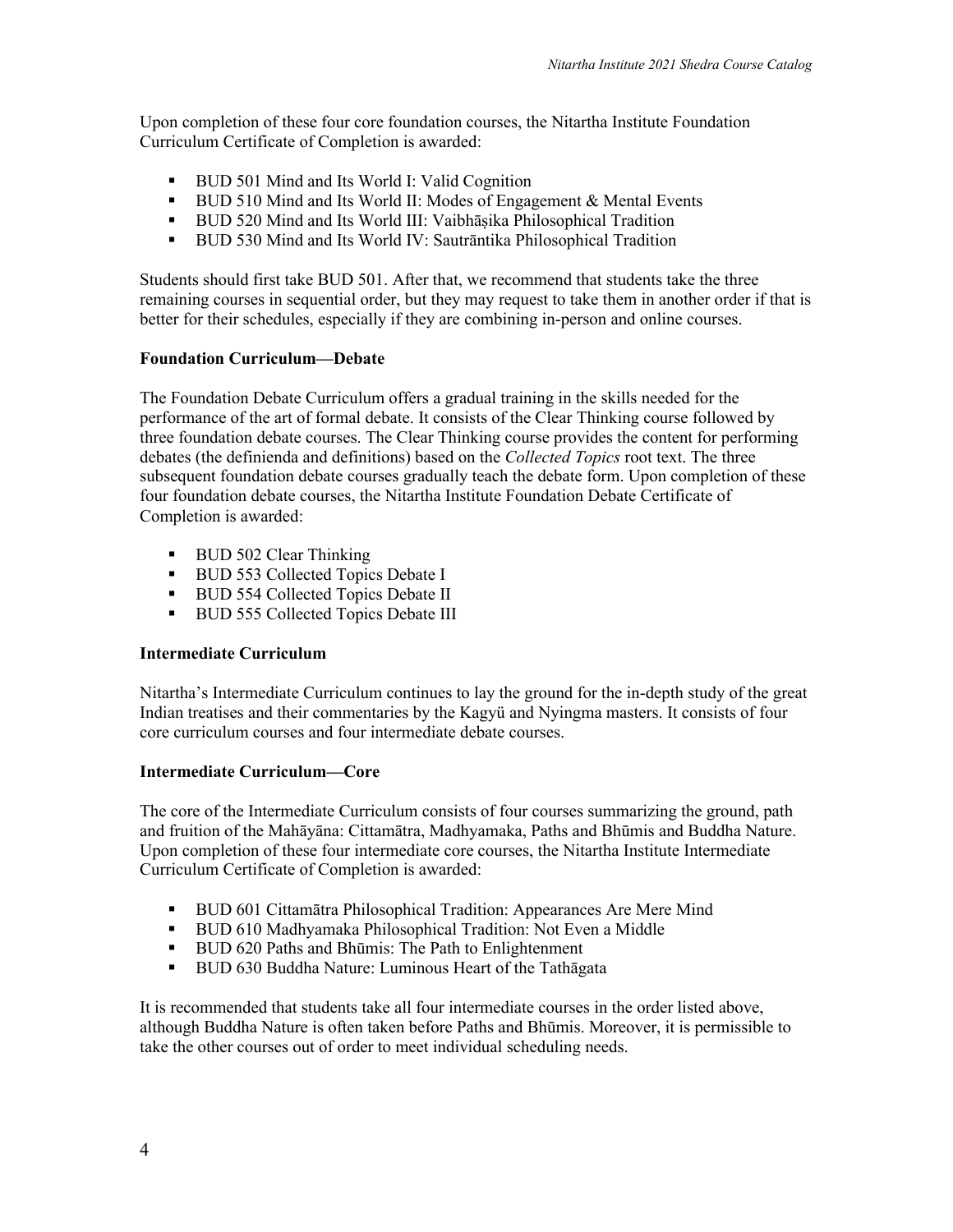#### **Intermediate Curriculum—Debate**

The four courses of intermediate debate consist of debating the views of the four Buddhist philosophical traditions —Vaibhāṣika, Sautrāntika, Cittamātra and Madhyamaka— within the boundaries of individual systems as well as between them, and enacting the great debates that the tradition has preserved. Upon completion of these four intermediate debate courses, the Nitartha Institute Intermediate Debate Certificate of Completion is awarded:

- BUD 653 Vaibhāṣika Debate
- BUD 654 Sautrāntika Debate
- BUD 655 Cittamātra Debate
- BUD 656 Madhyamaka Debate

# **Advanced Curriculum**

With a firm basis in the Buddhist philosophical views acquired in the foundation and intermediate levels, Nitartha's Advanced Curriculum represents the actual study of the principal Indian śāstras, with authoritative commentaries by leading Kagyü and Nyingma masters. It consists of the Core Advanced Curriculum and the Extended Advanced Curriculum.

The Core Advanced Curriculum is aligned with each of the Three Turnings of the Wheel of Dharma. The advanced courses do not need to be taken in sequential order.

# **Advanced Curriculum—First Turning**

The four first-turning courses in Nitartha's Advanced Curriculum present an in-depth study of two treatises: *Abhidharmakośa* by Vasubandhu and *Pramānavārttika* by Dharmakīrti, which constitute the cornerstone of the shedra studies. Upon completion of these four courses, the Nitartha Institute Advanced Curriculum First Turning Certificate of Completion is awarded:

- BUD 681Abhidharmakośa I: Treasury of Abhidharma
- BUD 682 Abhidharmakośa II: Treasury of Abhidharma
- BUD 690 Pramānavārttika I: Commentary on Valid Cognition
- BUD 691 Pramānavārttika II: Commentary on Valid Cognition

# **Advanced Curriculum—Second Turning**

The eight second-turning courses in Nitartha's Advanced Curriculum present an in-depth study of two seminal Mahāyāna treatises of the shedra studies: Madhyamakāvatāra by Candrakīrti and Abhisamayālamkāra by Maitreya. Upon completion of these eight courses, the Nitartha Institute Advanced Curriculum Second Turning Certificate of Completion is awarded:

- BUD 700 Madhyamakāvatāra I: Entrance to the Middle Way
- BUD 701 Madhyamakāvatāra II: Entrance to the Middle Way
- BUD 702 Madhyamakāvatāra III: Entrance to the Middle Way
- § BUD 703 Madhyamakāvatāra IV: Entrance to the Middle Way
- BUD 710 Abhisamayālamkāra I: Ornament of Clear Realization
- **•** BUD 711 Abhisamayālamkāra II: Ornament of Clear Realization
- § BUD 712 Abhisamayālamkāra III: Ornament of Clear Realization
- BUD 713 Abhisamayālamkāra IV: Ornament of Clear Realization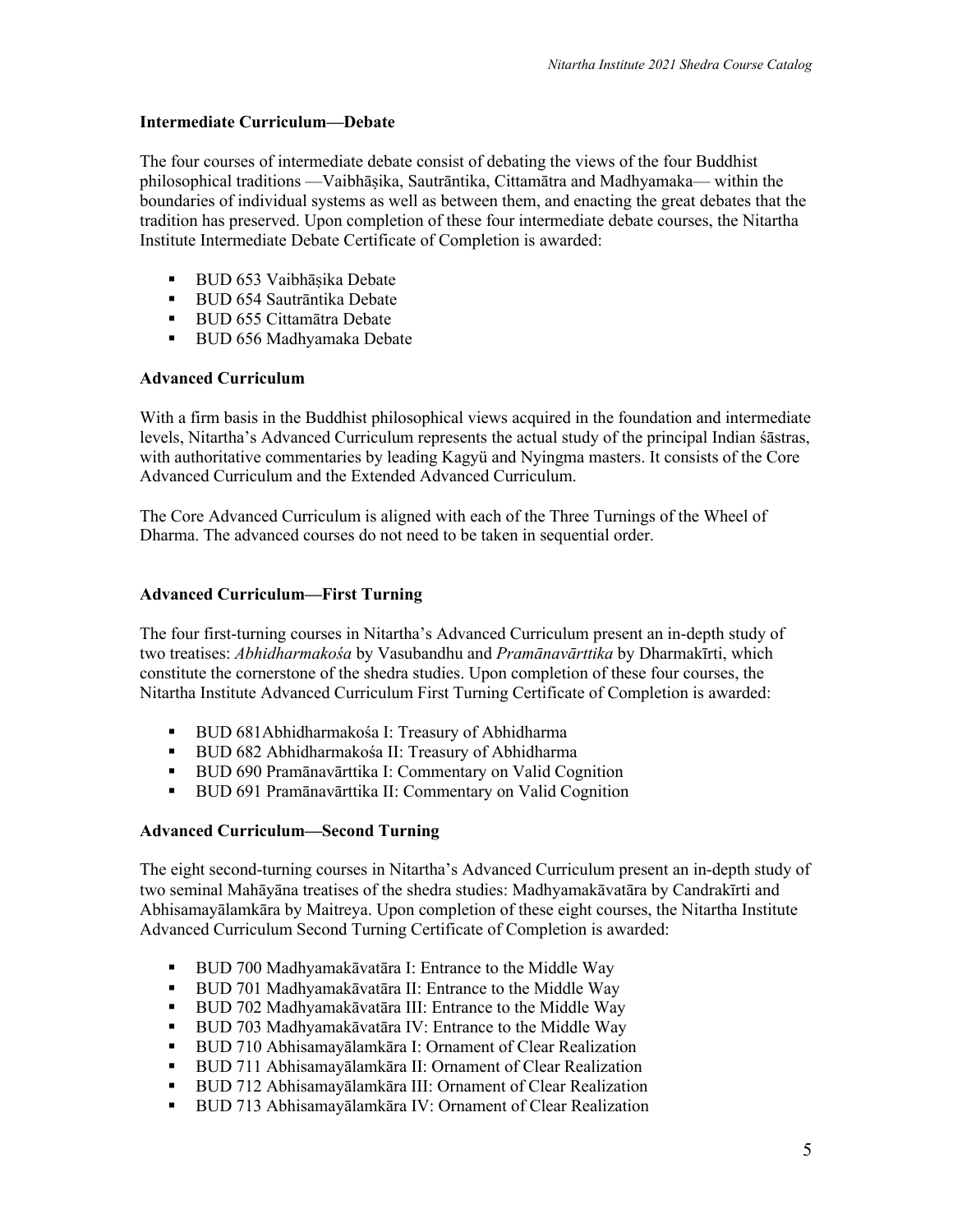#### **Advanced Curriculum—Third Turning**

The three third-turning courses in Nitartha's Advanced Curriculum consist of the in-depth study of three treatises by Maitreya: Madhyāntavibhāga, Dharmadharmatāvibhāga and the Uttaratantra, as well as sūtras of the third turning. Upon completion of these three courses, the Nitartha Institute Advanced Curriculum Third Turning Certificate of Completion is awarded:

- BUD 760 Madhyāntavibhāga: Distinction between the Middle and Extremes
- § BUD 770 Dharmadharmatāvibhāga: Distinction between Phenomena and the Nature of Phenomena
- BUD 780 Uttaratantra & Sūtras of the Third Turning: The Highest Continuum

#### **Extended Advanced Curriculum**

Nitartha Institute is committed to the transmission of the entire breadth of the Kagyü and Nyingma lineages of scholarship. The Institute will continually teach new advanced texts of the Indian tradition related to all three turnings, with their Tibetan commentaries.

The Extended Advanced Curriculum courses are not required for earning any of the advanced curriculum certificates of completion, but are part of the training for students who aspire to be authorized as Nitartha Institute faculty.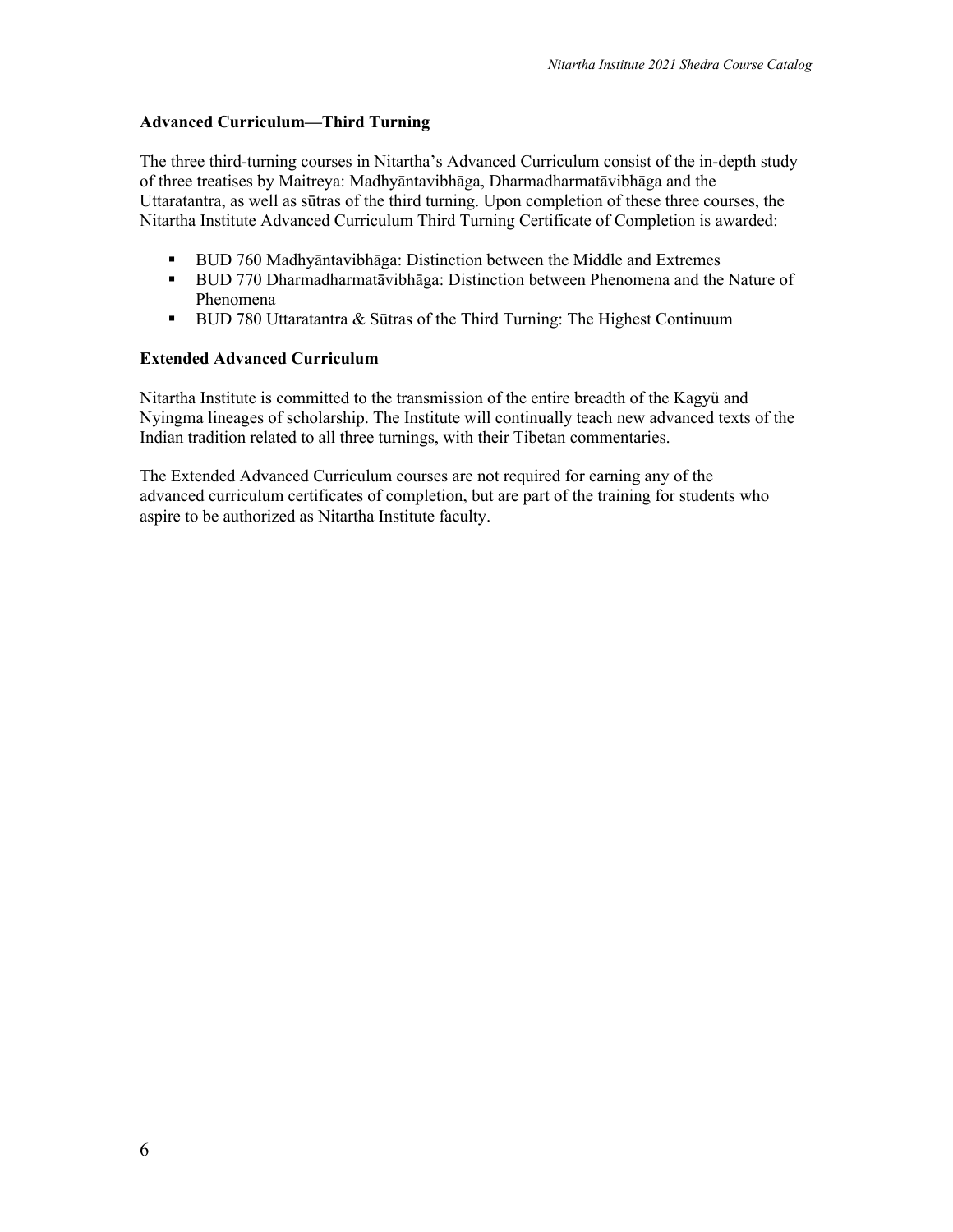# **Buddhist Studies Department Course Listing**

#### **Foundation Curriculum—Core**

BUD 501 Mind and Its World I: Valid Cognition BUD 510 Mind and Its World II: Modes of Engagement & Mental Events BUD 520 Mind and Its World III: Vaibhāṣika Philosophical Tradition BUD 530 Mind and Its World IV: Sautrāntika Philosophical Tradition

#### **Foundation Curriculum—Electives**

BUD 500 Analytical Meditation I BUD 540 Classifications of Reasons

#### **Foundation Curriculum—Debate**

BUD 502 Clear Thinking BUD 553 Collected Topics Debate I BUD 554 Collected Topics Debate II BUD 555 Collected Topics Debate III

#### **Intermediate Curriculum—Core**

BUD 601 Cittamātra Philosophical Tradition: Appearances Are Mere Mind BUD 610 Madhyamaka Philosophical Tradition: Not Even a Middle BUD 620 Paths and Bhūmis: The Path to Enlightenment BUD 630 Buddha Nature: Luminous Heart of the Tathāgata

#### **Intermediate Curriculum—Electives**

BUD 600 Analytical Meditation II

# **Intermediate Curriculum—Debate**

BUD 653 Vaibhāṣika Debate BUD 654 Sautrāntika Debate BUD 655 Cittamātra Debate BUD 656 Madhyamaka Debate

#### **Advanced Curriculum—First Turning**

BUD 681Abhidharmakośa I: Treasury of Abhidharma BUD 682 Abhidharmakośa II: Treasury of Abhidharma BUD 690 Pramānavārttika I: Commentary on Valid Cognition BUD 691 Pramānavārttika II: Commentary on Valid Cognition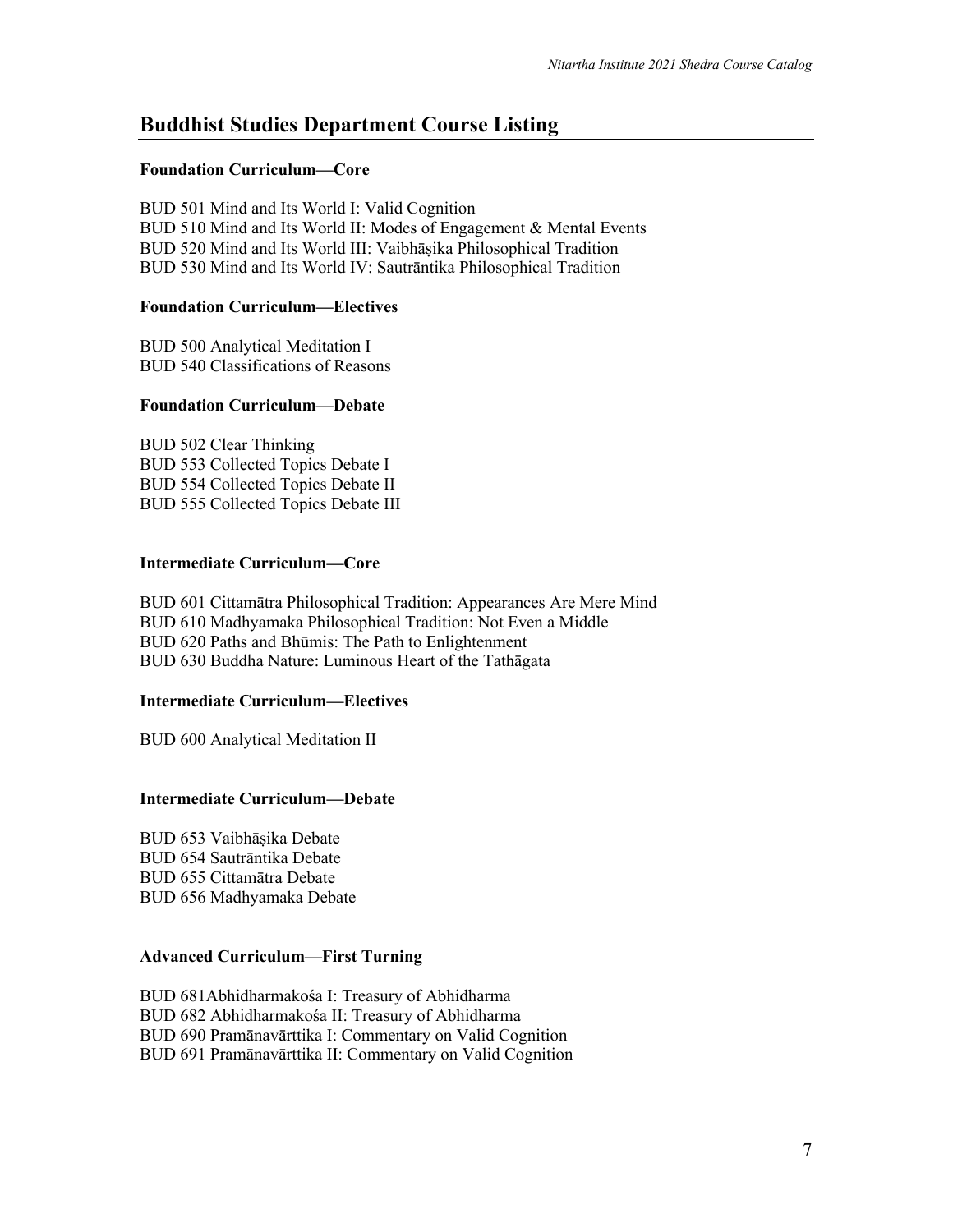#### **Advanced Curriculum—Second Turning**

BUD 700 Madhyamakāvatāra I: Entrance to the Middle Way BUD 701 Madhyamakāvatāra II: Entrance to the Middle Way BUD 702 Madhyamakāvatāra III: Entrance to the Middle Way BUD 703 Madhyamakāvatāra IV: Entrance to the Middle Way BUD 710 Abhisamayālamkāra I: Ornament of Clear Realization BUD 711 Abhisamayālamkāra II: Ornament of Clear Realization BUD 712 Abhisamayālamkāra III: Ornament of Clear Realization BUD 713 Abhisamayālamkāra IV: Ornament of Clear Realization

#### **Advanced Curriculum—Third Turning**

BUD 760 Madhyāntavibhāga: Distinction between the Middle and Extremes BUD 770 Dharmadharmatāvibhāga: Distinction between Phenomena and the Nature of Phenomena

BUD 780 Uttaratantra & Sūtras of the Third Turning: The Highest Continuum

#### **Extended Advanced Curriculum**

BUD 704 Catuhśataka: Four Hundred Verses BUD 705 Madhyamakālamkāra: Ornament to the Middle Way BUD 706 Bodhicāryāvatāra: Entrance to the Bodhisattva's Way of Life BUD 707 Madhyamaka Śāstra: The Fundamental Wisdom of the Middle Way BUD 714 Mahāyānasūtrālamkāra: Ornament of the Great Vehicle Sutras BUD 761 Sandhinirmocana Sūtra BUD 781 Dharmadhātustava: In Praise of Dharmadhātu BUD 796 Beacon of Certainty BUD 797 Distinguishing the Views and Philosophies: A Lamp of Essential Points BUD 798 Entering the Way of the Great Vehicle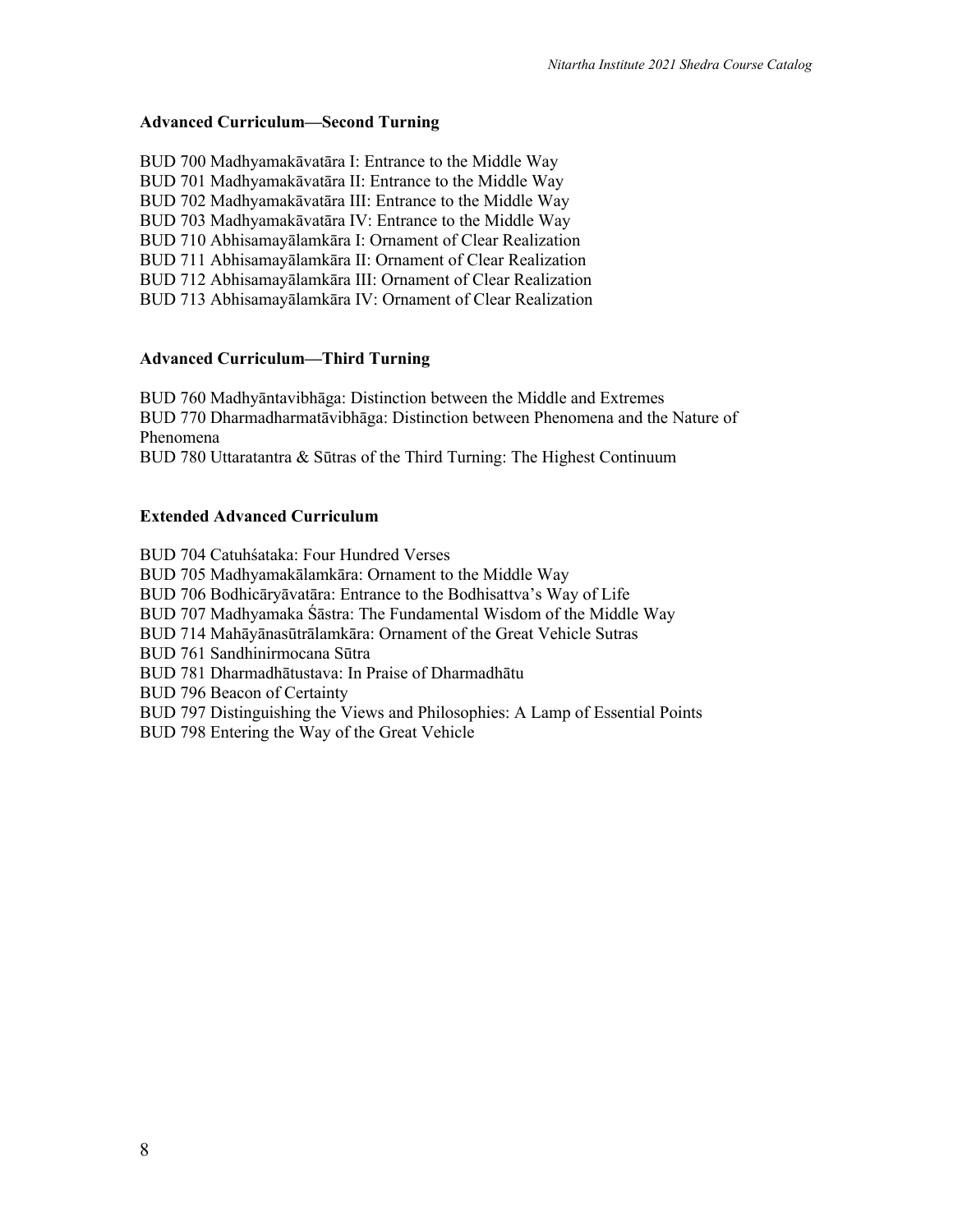# **Buddhist Studies Department Course Descriptions**

# **BUD 500 Analytical Meditation I**

Course Description:

This course is a systematic training in the meditation of special insight following the approach of the Abhidharma tradition. Students learn the skills to gain certainty in the view of selflessness through the practice of the Four Applications of Mindfulness, cultivating inferential wisdom and bringing it to personal experience.

Prerequisite: BUD501

Required texts: None

#### **BUD 501 Mind and Its World I: Valid Cognition**

Course Description:

This course is an introductory exposition of topics drawn from the Pramāna tradition, based on the *Classifications of Mind* root text. Students explore the criteria for the validity of cognition, the fourfold classification of direct valid cognition, seeming direct cognition and non-valid cognition. Prerequisites: None

Required texts:

- § Root text: *Classifications of Mind* (*Lorik*), by Khenpo Tsultrim Gyamtso Rinpoche, Nitartha Institute Publications
- *Mind & Its World 1 Sourcebook*, Nitartha Institute Publications

# **BUD 502 Clear Thinking**

Course Description:

This course is an introductory exposition of knowable objects drawn from the Abhidhama tradition, based on *Collected Topics* root text. Students learn methods for thinking clearly by formulating definitions, examples, equivalents and classifications, and by exploring the four types of logical relationships between two phenomena.

Prerequisites: None

Required texts:

- Root text: *Collected Topics* (*Düdra*), by Acharya Lama Tenpa Gyaltsen, Nitartha Institute Publications
- *Clear Thinking Workbook*, Nitartha Institute Publications

#### **BUD 510 Mind and Its World II: Modes of Engagement & Mental Events** Course Description:

This course completes the introductory exposition of topics drawn from the Pramāna and Abhidhama traditions, based on the *Classifications of Mind* and *Collected Topics* root text. It provides students with the tools for delineating conceptual and non-conceptual mind in meditation, known as the essential modes of engagement of mind. This is followed by the exposition of Buddhist psychology —classification of consciousness into primary minds and mental events.

Prerequisite: BUD 501

Required texts:

- § Root text: *Classifications of Mind* (*Lorik*), by Khenpo Tsultrim Gyamtso Rinpoche, Nitartha Institute Publications
- Root text: *Collected Topics* (*Düdra*), by Acharya Lama Tenpa Gyaltsen, Nitartha Institute Publications
- *Mind & Its World 2 Sourcebook*, Nitartha Institute Publications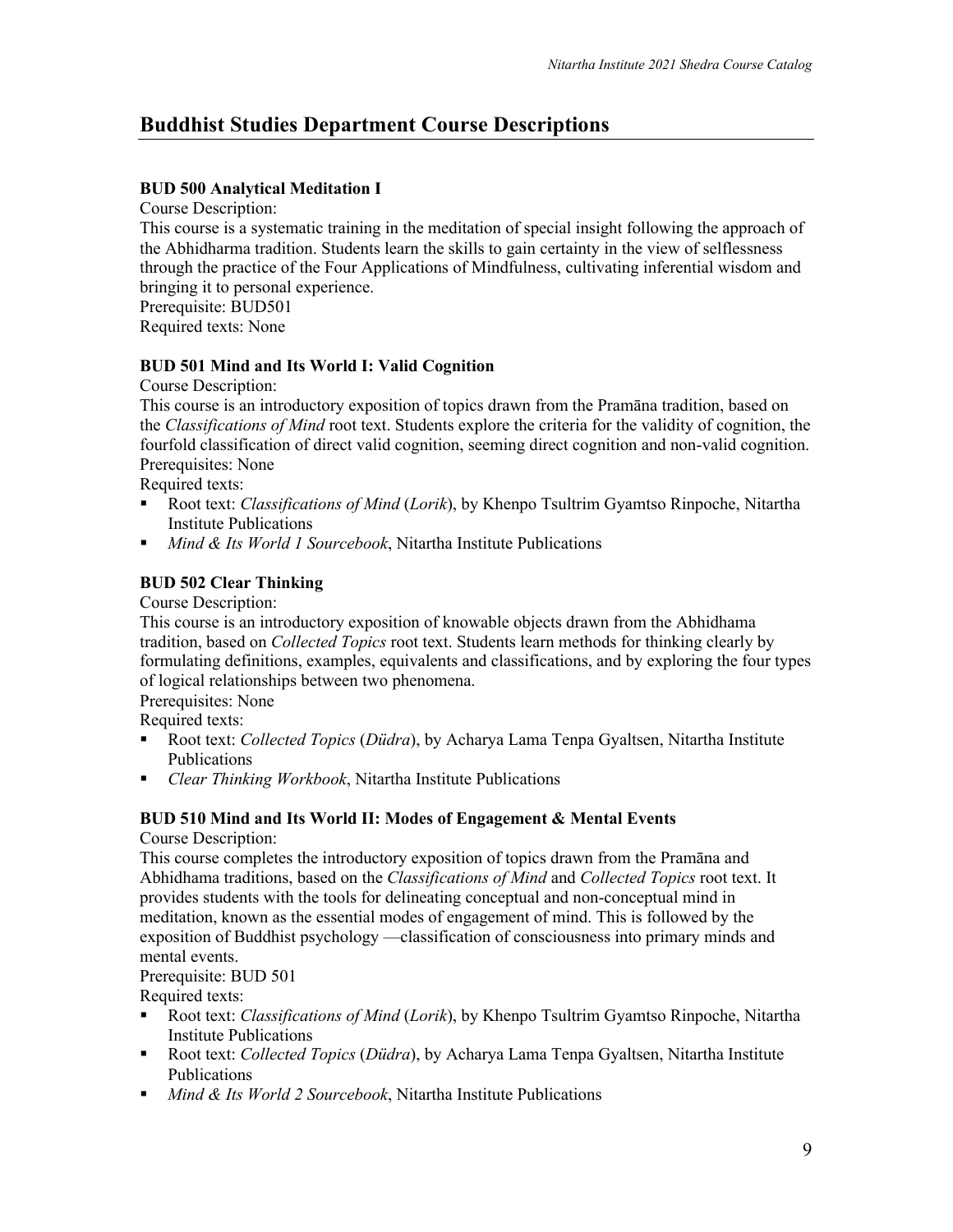# **BUD 520 Mind and Its World III: Vaibhāṣika Philosophical Tradition**

Course Description:

This course is an exposition of the Vaibhāṣika philosophical tradition, based on the *The Gateway that Reveals the Philosophical Traditions to Fresh Minds* root text. Students explore foundational classifications of knowable objects: the five bases, five aggregates, twelve sources and eighteen constituents, followed by the presentation of the Vaibhāṣika theory of causation from *Collected Topics* and the twelve links of dependent origination.

Prerequisite: BUD 501

Required texts:

- § Root text: The *Gateway that Reveals the Philosophical Traditions to Fresh Minds* (*Truptha*), by Dzogchen Ponlop Rinpoche, Acharya Lama Tenpa Gyaltsen and Acharya Kelsang Wangdi, Nitartha Institute Publications
- Root text: *Collected Topics* (*Düdra*), by Acharya Lama Tenpa Gyaltsen, Nitartha Institute Publications
- *Mind & Its World 3 Sourcebook*, Nitartha Institute Publications

# **BUD 530 Mind and Its World IV: Sautrāntika Philosophical Tradition**

Course Description:

This course is an exposition of the Sautrāntika philosophical tradition, followed by the presentation of the path and result of foundational Buddhism, based on *The Gateway that Reveals the Philosophical Traditions to Fresh Minds* root text. Students explore classifications of knowable object into specifically and generally characterized phenomena as well as the Sautrāntika's distinct presentation of the five aggregates. The path consists of calm abiding and superior insight.

Prerequisite: BUD 501

Required texts:

- § Root text: *The Gateway that Reveals the Philosophical Traditions to Fresh Minds* (*Truptha*), by Dzogchen Ponlop Rinpoche, Acharya Lama Tenpa Gyaltsen and Acharya Kelsang Wangdi, Nitartha Institute Publications
- *Mind & Its World 4 Sourcebook*, Nitartha Institute Publications

# **BUD 540 Classifications of Reasons**

Course Description:

This course presents an overview of the theory of Buddhist logic that underlies the practice of Buddhist debate, based on *The Presentation of the Classifications of Reasons* root text. Students study definitions and classifications of correct and seeming reasons and formulate example reasonings for each of their types. The course concludes with the exposition of genuine reality that transcends negations and proofs.

Prerequisites: BUD 501, BUD 502

Required texts:

- § Root Text: *The Presentation of the Classifications of Reasons* (*Tarik*), by Khenpo Tsultrim Gyamtso Rinpoche, Nitartha Institute Publications
- § *Commentary on The Presentation of the Classifications of Reasons*, by Acharya Sherab Gyaltsen, Nitartha Institute Publications

# **BUD 553 Collected Topics Debate I**

#### Course Description:

This course offers a methodical training in elementary debate skills on the basis of the Clear Thinking course. Students train in formulating reasonings with correct and seeming reasons and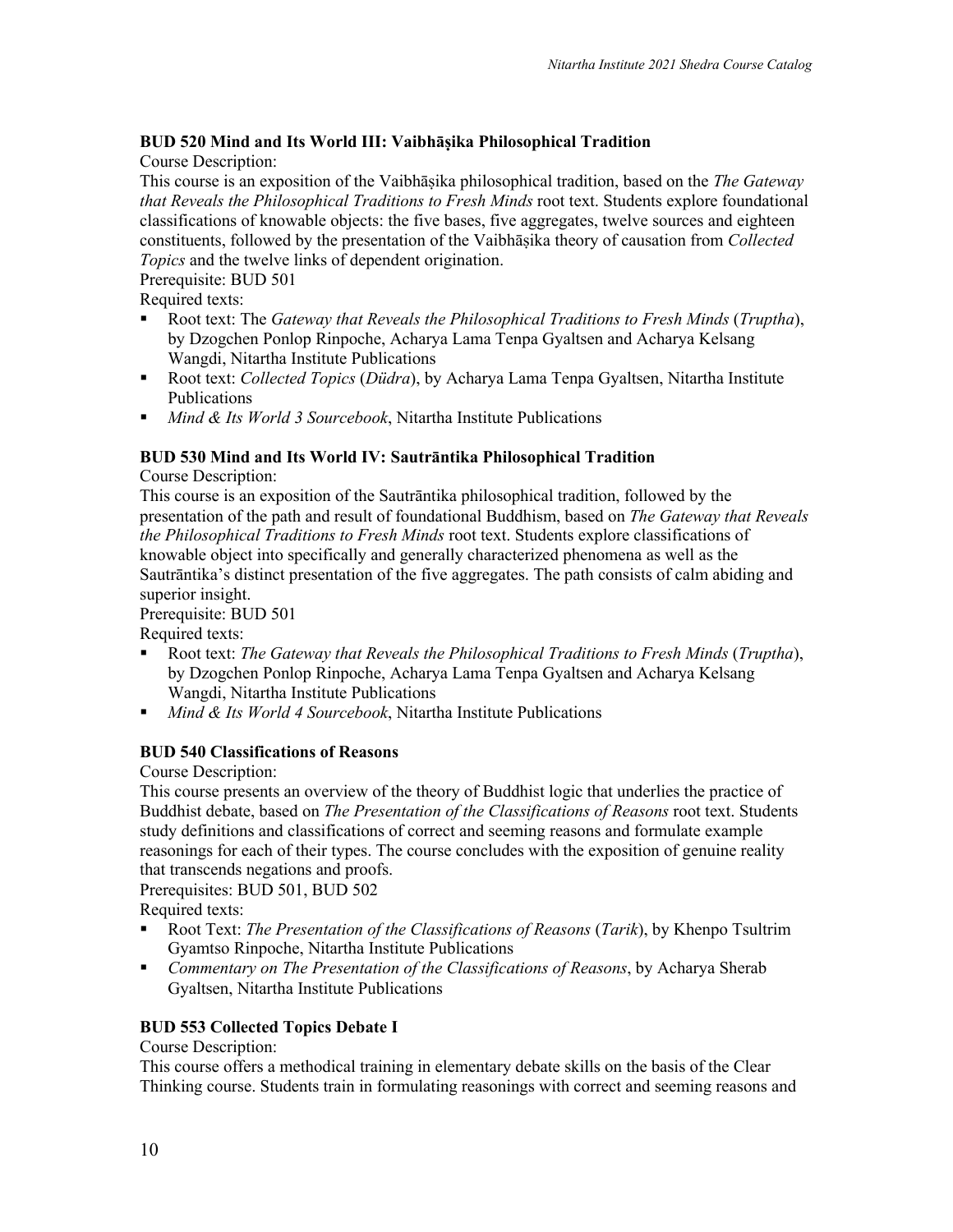utilize them in debate by learning how to challenge the first mode. The debate content consists of the classification of objects in terms of entity from *Collected Topics*. Prerequisites: BUD 502 Required texts: None

#### **BUD 554 Collected Topics Debate II**

Course Description: This course continues the methodical training in elementary debate skills on the basis of the Collected Topics Debate I course. Students learn how to challenge the second mode, study the debate strategies of the challenger and the defender and how to bring a debate to completion. The debate content consists of the classification of objects in terms of entity and the classification of mind into primary minds and mental events. Prerequisite: BUD 553

Required texts: None

#### **BUD 555 Collected Topics Debate III**

Course Description:

This course trains in enhancing debate skills on the basis of the skills acquired in the Collected Topics Debate I and II courses. This includes bringing absurd consequences into debate as a technique and mastering the shorter form of formulating reasoning and modes challenge. The debate content consists of classification of objects in terms of entity, the methods that lead to cognition of objects, classification of things in terms of function and classification of objects the way they are taken as objects.

Prerequisite: BUD 554 Required texts: None

#### **BUD 600 Analytical Meditation** II

Course Description:

This course is a systematic training in the meditation of special insight in the tradition of Mahāyāna Buddhism. The students learn the skills to gain certainty in the view of emptiness through the practice of the Four Mahāyāna Yogas, cultivating inferential wisdom and bringing it to personal experience. Prerequisite: BUD601

Required texts: None

#### **BUD 601 Cittamātra Philosophical Tradition: Appearances Are Mere Mind**

Course Description:

This course is an exposition of the Cittamātra philosophical tradition, based on *The Mind Only Tenet System* root text. Students engage in the philosophical reformulation of experience arising from meditation practice, declaring reasonings that establish objects as not separate from mind. This is followed by the presentation of the true and false aspectarians and the classification of knowable objects into the three natures, as well as the theory of the eight-fold collection of consciousness.

Prerequisites: BUD 501, BUD 510, BUD 520, BUD 530 Required texts:

- § Root text: *The Mind Only Tenet System* (*Semtsam*), by Acharya Lama Tenpa Gyaltsen, Nitartha Institute Publications
- § *Mind Only Tenet System Sourcebook*, by Acharya Lama Tenpa Gyaltsen, Nitartha Institute Publications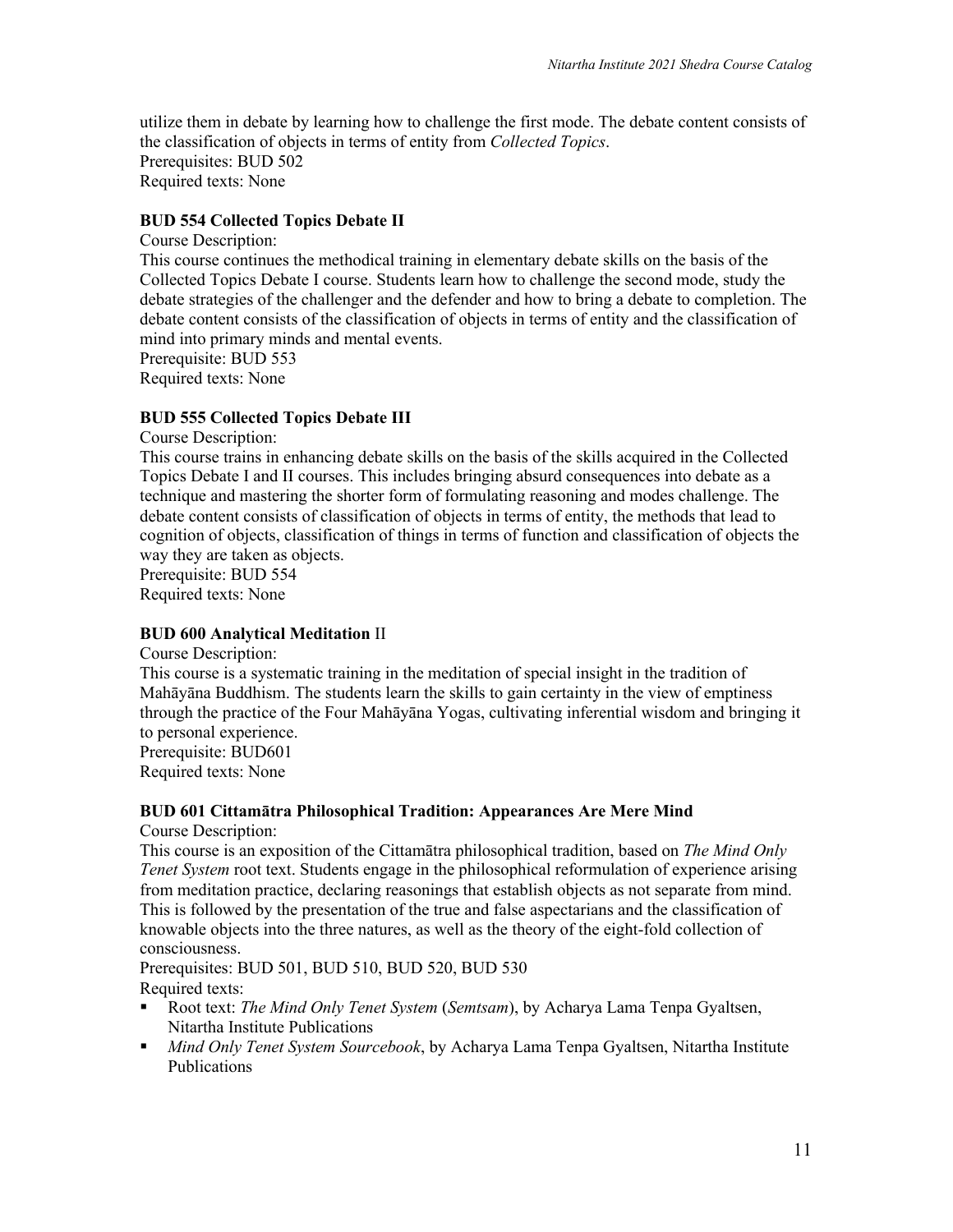# **BUD 610 Madhyamaka Philosophical Tradition: Not Even a Middle**

Course Description:

This course is an exposition of the Middle Way philosophical tradition based on Part One of *The Center of the Sunlit Sky*, expressed as the ground, path and fruition of Madhyamaka. Students explore the classification of knowable objects into the two realities and cultivate certainty in the view of emptiness of all phenomena, formulating the five great Madhyamaka reasonings. The course includes the presentation of personal identitylessness with the sevenfold analysis of the chariot.

Prerequisites: BUD 501, BUD 510, BUD 520, BUD 530 Required text:

§ *The Center of the Sunlit Sky: Madhyamaka in the Kagyü Tradition*, by Mitra Karl Brunnhölzl, 2004, Snow Lion Publications

# **BUD 620 Paths and Bhūmis: The Path to Enlightenment**

Course Description:

This course is an exposition of the Buddhist path based on *The Presentation of Bhumis, Paths & Results in the Treasury of Knowledge* root text. Students learn what is necessary for entering and progressing on the path and what the goal of spiritual journey is, through exploring the five paths, the ten bodhisattva bhūmis, as well as the result: nirvana, kāyas, wisdoms and enlightened activity.

Prerequisites: BUD 501, BUD 510, BUD 520, BUD 530, BUD601, BUD 610, BUD630 Required texts:

- § Root text: *The Presentation of Bhumis, Paths & Results in the Treasury of Knowledge* (*Salam*), by Jamgön Kongtrül Lodrö Thaye, Nitartha Institute Publications
- § *Commentary on The Presentation of Paths Bhumis, & Results in the Causal Vehicle of Characteristics from the Treasury of Knowledge* by Jamgön Kongtrul Lodrö Thaye, by Acharya Lama Tenpa Gyaltsen and Mitra Karl Brunnhölzl, Nitartha Institute Publications

# **BUD 630 Buddha Nature: Luminous Heart of the Tathāgata**

Course Description:

This course is an exposition of the Tathāgatagarbha philosophical tradition, based on the *The Mahayana Uttaratantra Shastra*: *Fourth Vajra Point* root text. Students cultivate certainty in the view of Buddha nature —the essence of awakening present in all beings. The Fourth Vajra Point of the *Uttaratantra* establishes Buddha nature through three reasonings, its ten aspects, nine analogies and five reasons why it is necessary to teach it.

Prerequisites: BUD 501, BUD 510, BUD 520, BUD 530 Required texts:

- § Root Text: *The Mahayana Uttaratantra Shastra*: *Fourth Vajra Point*, by Jamgön Kongtrül Lodrö Thaye, Nitartha Institute Publications
- § *Commentary on the Fourth Vajra Point in the Mahayana Uttaratantra Shastra* by Acharya Lama Tenpa Gyaltsen and Mitra Karl Brunnhölzl, Nitartha Institute Publications

# **BUD 653 Vaibhāṣika Debate**

# Course Description:

This intermediate debate course trains in formally debating the tenets of the Vaibhāṣika philosophical tradition. Debate topics in this class consist of the refutation of the creator god as well as the refutation of personal identity using the seven-fold analysis of the chariot. Prerequisite: BUD 555

Required texts: None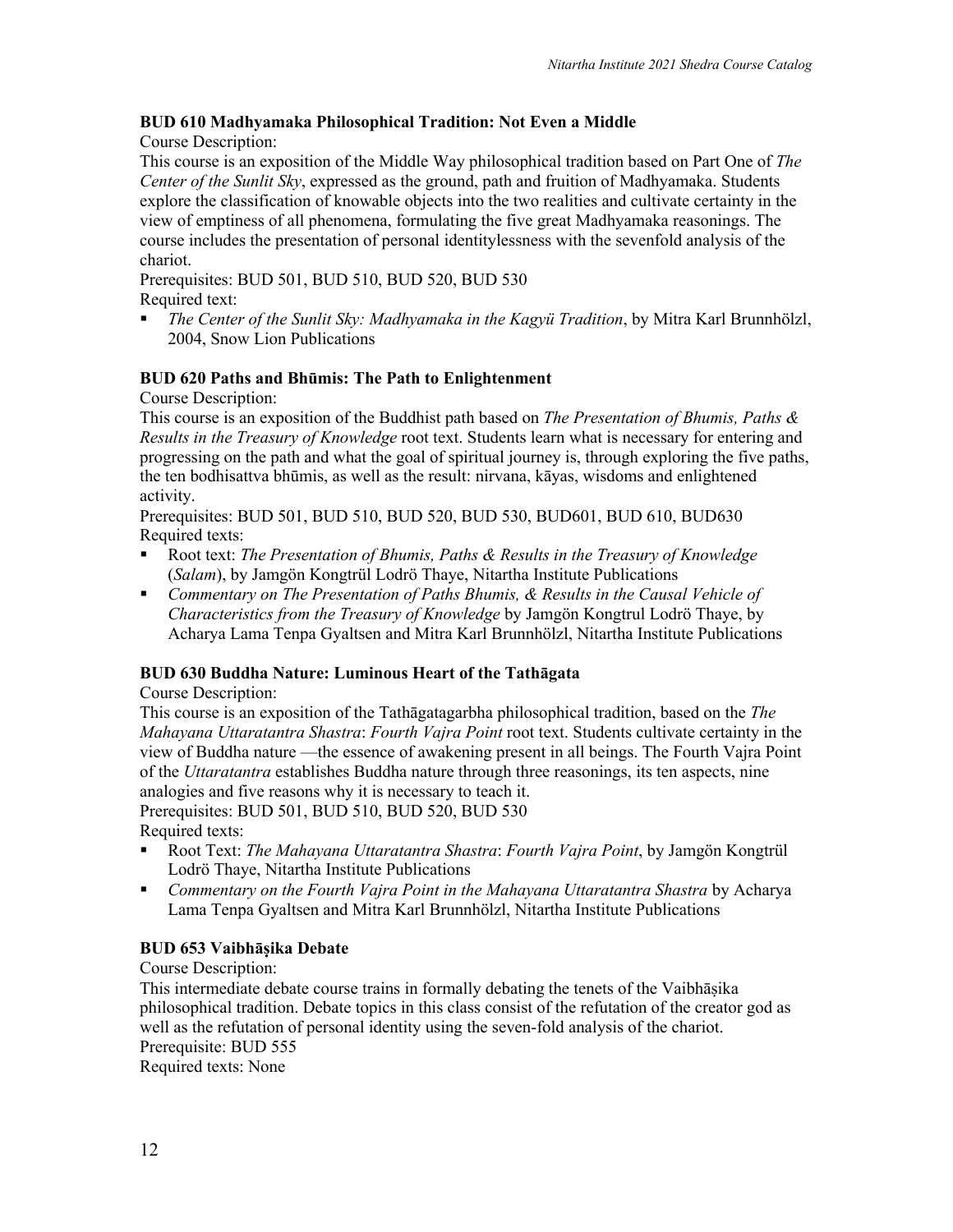# **BUD 654 Sautrāntika Debate**

Course Description:

This intermediate debate course trains in formally debating the tenets of the Sautrāntika philosophical tradition. Debate topics in this class center around the proof of subtle impermanence —the reason of non-dependency that proves that entities do not rely on another cause for their momentary cessation other than their own dependently arisen appearance. Prerequisite: BUD 653 Required texts: None

#### **BUD 655 Cittamātra Debate**

Course Description:

This intermediate debate course trains in formally debating the tenets of Cittamātra —the Mind Only Mahāyāna philosophical school. From the true aspectarian view, students ascertain nonseparation through the reason of definitive simultaneous observation, reason refuting arising of something similar, the reason of no connection and the reason refuting partless particles. From the false aspectarian view, debaters formulate reasonings refuting the existence of aspects. Prerequisite: BUD 654

Required texts: None

#### **BUD 656 Madhyamaka Debate**

Course Description:

This intermediate course is the introduction to Madhyamaka debate. Students enact the historical debates of the Middle Way masters with other philosophical schools —Buddhist and non-Buddhist— using the five great reasonings that analyze the cause, the result, both cause and result, the essence and mere appearance. Students train in utilizing different types of reasons of non-observation and work with the four uncommon reasonings of the Madhyamikas as presented in the *Treasury of Knowledge*: inference within the common consensus of others, consequences that expose contradictions, analogous applicability of the opponent's reason and non-application of the means of proof due to its sameness with the probandum. Prerequisite: BUD 655

Required texts: None

#### **BUD 681 Abhidharmakośa I: Treasury of Abhidharma**

Course Description:

This course is an in-depth study of *Abhidharmakośa* by Vasubandhu (ca. 4<sup>th</sup> century) — the seminal work of the Buddhist Abhidharma tradition—based on the commentary by the Eight Karmapa, Mikyö Dorje (1507-1554). Students explore the first four chapters, covering topics of phenomenology —the skandhas, āyatanas, dhātus, and faculties; the truth of suffering —the outer vessel (the world) and its inner content (sentient beings); and karma —from which the world and its beings arise.

Prerequisite: BUD 620

Required texts:

- § *Overview of the Abhidharmakosha*, by Acharya Kelsang Wangdi, Nitartha Institute Publications
- § *Ornament of Abhidharma: A Commentary on Vasubandhu's Abhidharmakośa* by Chim Jampalyang, translated by Ian James Coghlan, 2019, Wisdom Publications
- § *Jewels from the Treasury: Vasubandhu's Verses on the Treasury of Abhidharma and Its Commentary Youthful Play* by the Ninth Karmapa Wangchuk Dorje, translated by David Karma Choephel, 2012, KTD Publications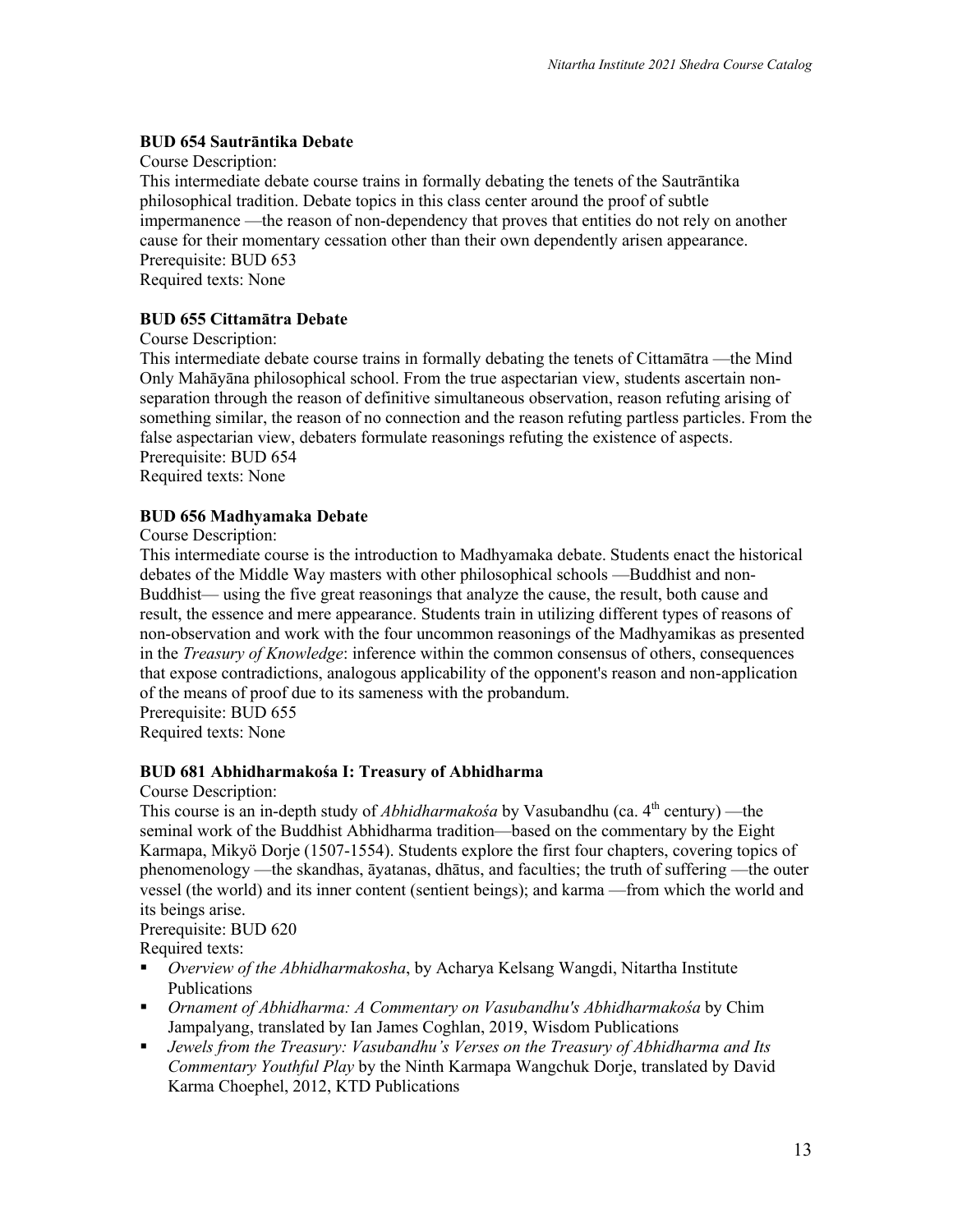# **BUD 682 Abhidharmakośa II: Treasury of Abhidharma**

Course Description:

This course is a continuation of the in-depth study of *Abhidharmakośa* by Vasubandhu (ca. 4<sup>th</sup>) century) —a seminal work of the Buddhist Abhidharma tradition—based on the commentary by the Eight Karmapa, Mikyö Dorje (1507-1554). Students explore the last four chapters, covering topics of mental afflictions, the path of relinquishing afflictions, wisdoms gained on the path and absorptions —from which the wisdoms arise.

Prerequisite: BUD 620

Required texts:

- § *Ornament of Abhidharma: A Commentary on Vasubandhu's Abhidharmakośa* by Chim Jampalyang, translated by Ian James Coghlan, 2019, Wisdom Publications
- § *Jewels from the Treasury: Vasubandhu's Verses on the Treasury of Abhidharma and Its Commentary Youthful Play* by the Ninth Karmapa Wangchuk Dorje, translated by David Karma Choephel, 2012, KTD Publications

# **BUD 690 Pramānavārttika I: Commentary on Valid Cognition**

Course Description:

This course is an in-depth study of *Pramānavārttika* by Dharmakīrti (ca.  $7<sup>th</sup>$  century) —the influential work of the Buddhist Pramāna tradition— based on commentaries by the Seventh Karmapa, Chödrak Gyamtso (1454–1506) and Sakya Pandita (1182–1251). Students explore the first two chapters: establishing the Buddha as a source of valid cognition and the exposition of direct perception.

Prerequisite: BUD 620

Required Texts:

- **•** *Essential Selections from The Ocean of Texts on Reasoning*, by the Seventh Karmapa, Chodrak Gyamtso, translated by Tyler Dewar, Nitartha Institute Publications
- § *Commentary on The Ocean of Texts on Reasoning*, Chapters One & Two, by Dzogchen Ponlop Rinpoche and Acharya Lama Tenpa Gyaltsen, Nitartha Institute Publications
- *Establishing Validity:* The First Chapter of Karmapa Chodrak Gyatso's Ocean of Literature on Logic & the Corresponding Chapter from Dharmakirti's Commentary on Validity, by Dharmakirti and Seventh Karmapa Chodrak Gyatso, translated by David Karma Choephel, 2016, KTD Publications

# **BUD 691 Pramānavārttika II: Commentary on Valid Cognition**

Course Description:

This course is a continuation of the in-depth study of *Pramānavārttika* by Dharmakīrti (ca. 7th century) —the influential work of the Buddhist Pramāna tradition— based on commentaries by the Seventh Karmapa, Chödrak Gyamtso (1454–1506) and Sakya Pandita (1182–1251). Students continue the exploration of the second chapter on direct perception and conclude with chapters three and four, which present inference for oneself and inference of others. Prerequisite: BUD 620

Required Texts:

§ *Essential Selections from The Ocean of Texts on Reasoning*, by the Seventh Karmapa, Chodrak Gyamtso, translated by Tyler Dewar, Nitartha Institute Publications

# **BUD 700 Madhyamakāvatāra I: Entrance to the Middle Way**

Course Description:

This course is an in-depth study of Chandrakīrti's *Madhyamakāvatāra* based on the commentary by the Eight Karmapa, Mikyö Dorje (1507-1554). It begins with the presentation of the Madhyamaka of the model texts, followed by a close examination of the first five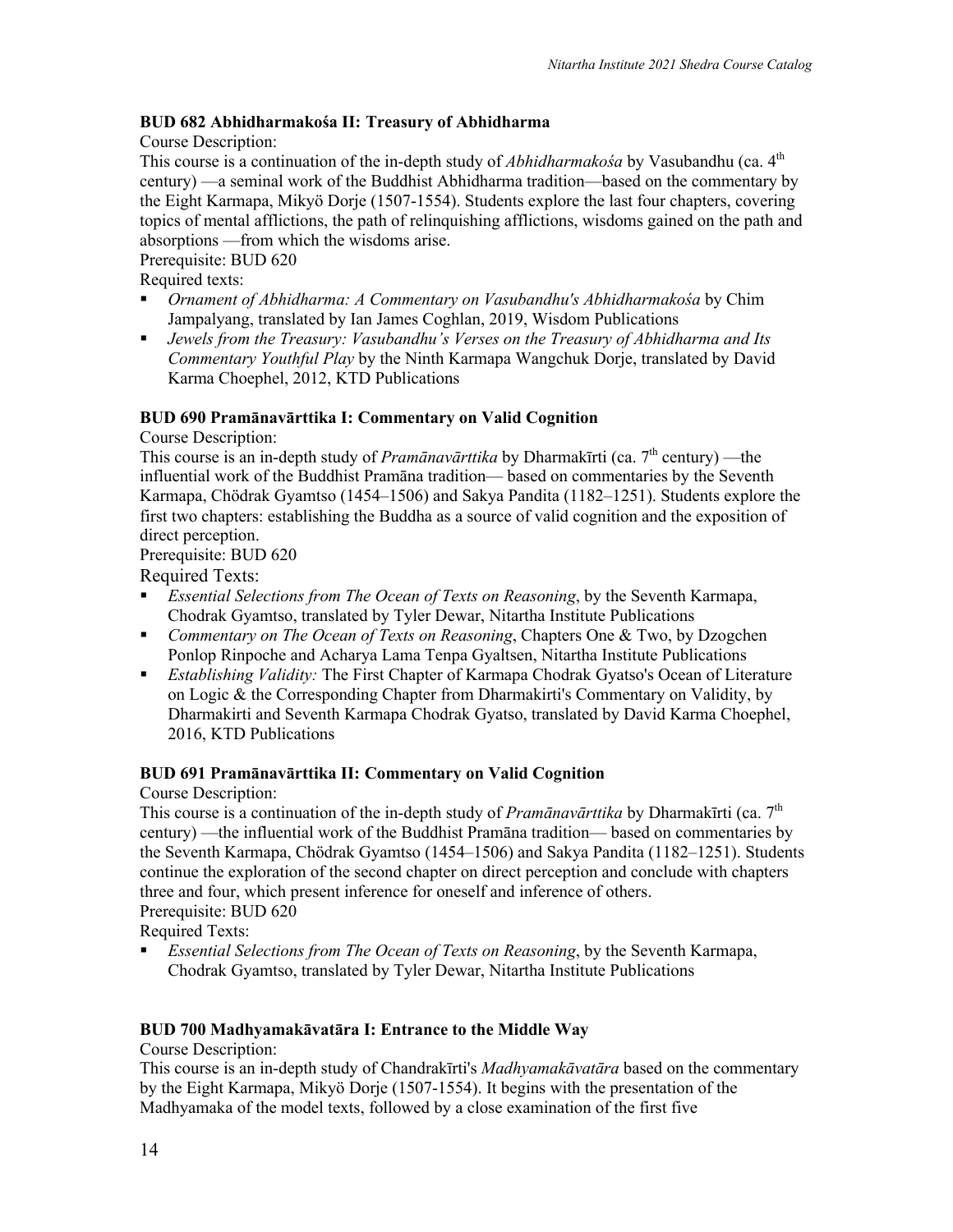Madhyamakāvatāra chapters correlated with the first five bodhisattva bhūmis. Several difficult points are covered, such as the three reasons that prove that arhats realize selflessness of person. Prerequisite: BUD 620

Required texts:

- § *The Karmapa's Middle Way: Feast for the Fortunate*, *A Commentary on Chandrakirti's Madhyamakāvatāra* by Wangchuk Dorje. Translated by Tyler Dewar, 2008 Snow Lion Publications
- § *Commentary on Feast for the Fortunate*, *Grounds One-Five & Part I of Ground Six*, by The Dzogchen Ponlop Rinpoche, Nitartha Institute Publications
- § *Commentary on The Chariot of the Dakpo Kagyü Siddhas*, by The Dzogchen Ponlop Rinpoche. Volume 1, Nitartha Institute Publications
- § *Advanced Madhyamaka I*, by Acharya Lama Tenpa Gyaltsen, Nitartha Institute Publications

# **BUD 701 Madhyamakāvatāra II: Entrance to the Middle Way**

Course Description:

This course is a continuation of the in-depth study of Chandrakīrti's *Madhyamakāvatāra* based on the commentary by the Eight Karmapa, Mikyö Dorje (1507-1554). Students study the first part of the sixth chapter on the pāramitā of prajñā, which primarily deals with the reasoning refuting arising from the four extremes. The difficult points covered include the prāsangika-svātantrika distinction as well as the presentation of the two truths.

Prerequisite: BUD 620

Required texts:

- § *The Karmapa's Middle Way: Feast for the Fortunate, A Commentary on Chandrakirti's Madhyamakāvatāra* by Wangchuk Dorje. Translated by Tyler Dewar, 2008 Snow Lion Publications
- *Commentary on Feast for the Fortunate, Ground Six*, by The Dzogchen Ponlop Rinpoche & Acharya Lama Tenpa Gyaltsen, Nitartha Institute Publications
- § *Advanced Madhyamaka II & III The Sixth Chapter*, by Acharya Lama Tenpa Gyaltsen, Nitartha Institute Publications
- § *Commentary on The Chariot of the Dakpo Kagyü Siddhas*, by The Dzogchen Ponlop Rinpoche. Volume 2, Nitartha Institute Publications

# **BUD 702 Madhyamakāvatāra III: Entrance to the Middle Way**

Course Description:

This course is a continuation of the in-depth study of Chandrakīrti's *Madhyamakāvatāra* based on the commentary by the Eight Karmapa, Mikyö Dorje (1507-1554). Students complete the bulk of the sixth chapter on the pāramitā of prajñā. The topics covered include a detailed refutation of the proponents of consciousness and an extensive presentation of personal selflessness. Prerequisite: BUD 620

Required texts:

- § *The Karmapa's Middle Way: Feast for the Fortunate, A Commentary on Chandrakirti's Madhyamakāvatāra* by Wangchuk Dorje. Translated by Tyler Dewar, 2008 Snow Lion Publications
- § *Commentary on Feast for the Fortunate, Ground Six*, by The Dzogchen Ponlop Rinpoche & Acharya Lama Tenpa Gyaltsen, Nitartha Institute Publications
- § *Advanced Madhyamaka II & III The Sixth Chapter*, by Acharya Lama Tenpa Gyaltsen, Nitartha Institute Publications
- § *Commentary on The Chariot of the Dakpo Kagyü Siddhas*, by The Dzogchen Ponlop Rinpoche. Volume 3, Nitartha Institute Publications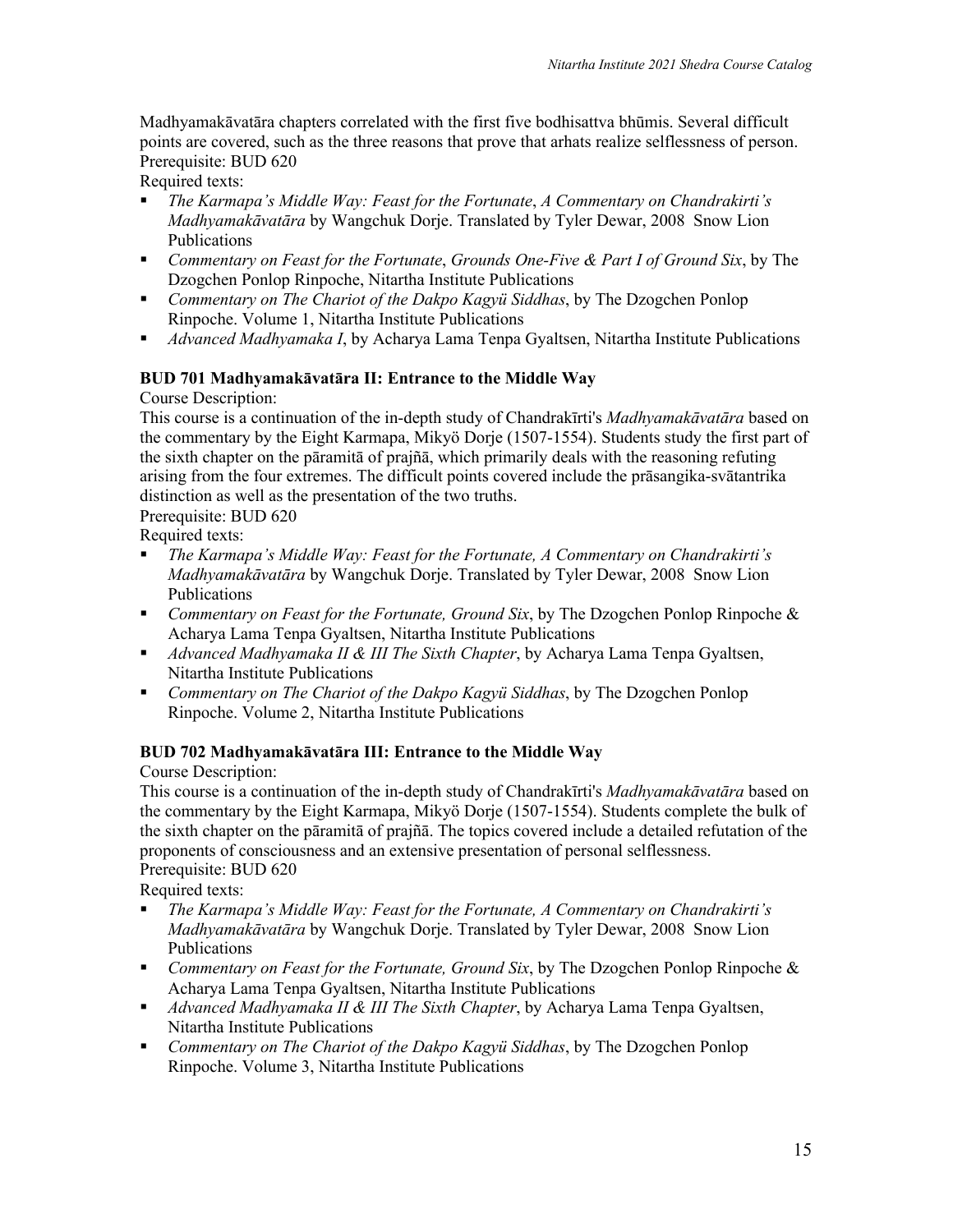# **BUD 703 Madhyamakāvatāra IV: Entrance to the Middle Way**

Course Description:

This course is the completion of the in-depth study of Chandrakīrti's *Madhyamakāvatāra* based on the commentary by the Eight Karmapa, Mikyö Dorje (1507-1554). Students conclude the sixth chapter, followed by the presentation of the remaining bodhisattva grounds of realization and the resultant bhūmi of Buddhahood. The topics covered include the sixteen emptinesses and the discussion about the nature of buddhahood: Does the Buddha's wisdom exist and what do Buddhas see?

#### Prerequisite: BUD 620

Required texts:

- § *The Karmapa's Middle Way: Feast for the Fortunate, A Commentary on Chandrakirti's Madhyamakāvatāra* by Wangchuk Dorje. Translated by Tyler Dewar, 2008 Snow Lion Publications
- § *Commentary on The Chariot of the Dakpo Kagyü Siddhas*, by The Dzogchen Ponlop Rinpoche. Volume 4, Nitartha Institute Publications

# **BUD 704 Catuhśataka: Four Hundred Verses**

Course Description:

This course is a study of *Catuhśataka* by Āryadeva (ca. 2nd century)—a direct student of Nāgārjuna. This influential Madhyamaka treatise is renowned for balancing the presentation of the seeming and ultimate realities, emphasizing both the view and meditation. Students approach this treatise through the lenses of its Tibetan commentators.

Prerequisite: Not applicable

Required texts:

- § *Rendawa Shonnu Lodro's commentary on Aryadeva's "Four hundred verses"*, translated by Ven. Dr. Tashi Tsering and Mr. Jürgen Stöter Tillmann, 2004, Manjushri Press, Cambridge, MA
- § *Aryadeva's Four Hundred Stanzas on the Middle Way*: With Commentary by Gyel-tsap, by Geshe Sonam Rinchen and Ruth Sonam, 2008, Snow Lion Publications

# **BUD 705 Madhyamakālamkāra: Ornament to the Middle Way**

Course Description:

This course is a study of the unique view of Indian master  $\hat{S}$  antaraksita ( $8<sup>th</sup>$  century) who harmonized the Madhyamaka view of Nāgārjuna with the Yogācāra and Pramāna traditions. The exposition of Madhyamakālamkāra is based on an extensive commentary by Ju Mipham (1846– 1912), frequently taught in Nyingma colleges.

#### Prerequisite: Not applicable

Required texts:

- § *Speech of Delight: Mipham's Commentary on Santaraksita's Ornament of the Middle Way,* by Ju Mipham, translated by Thomas Doctor, 2004, Snow Lion Publications
- § *The Adornment of the Middle Way: Shantarakshita's Madhyamakalankara* with Commentary by Jamgön Mipham, translated by Padmakara Translation Group, 2005, Shambhala Publications
- § *Commentary on the Adornment of the Middle Way*, by Acharya Lama Tenpa Gyaltsen, 2009, Nitartha Institute Publications

# **BUD 706 Bodhicāryāvatāra: Entrance to the Bodhisattva's Way of Life**

Course Description:

This course is a study of the Madhyamaka view of Indian master Santideva ( $8<sup>th</sup>$  century) in the  $9<sup>th</sup>$ chapter of his famous *Bodhicāryāvatāra*, together with a commentary by Pawo Tsugla Trengwa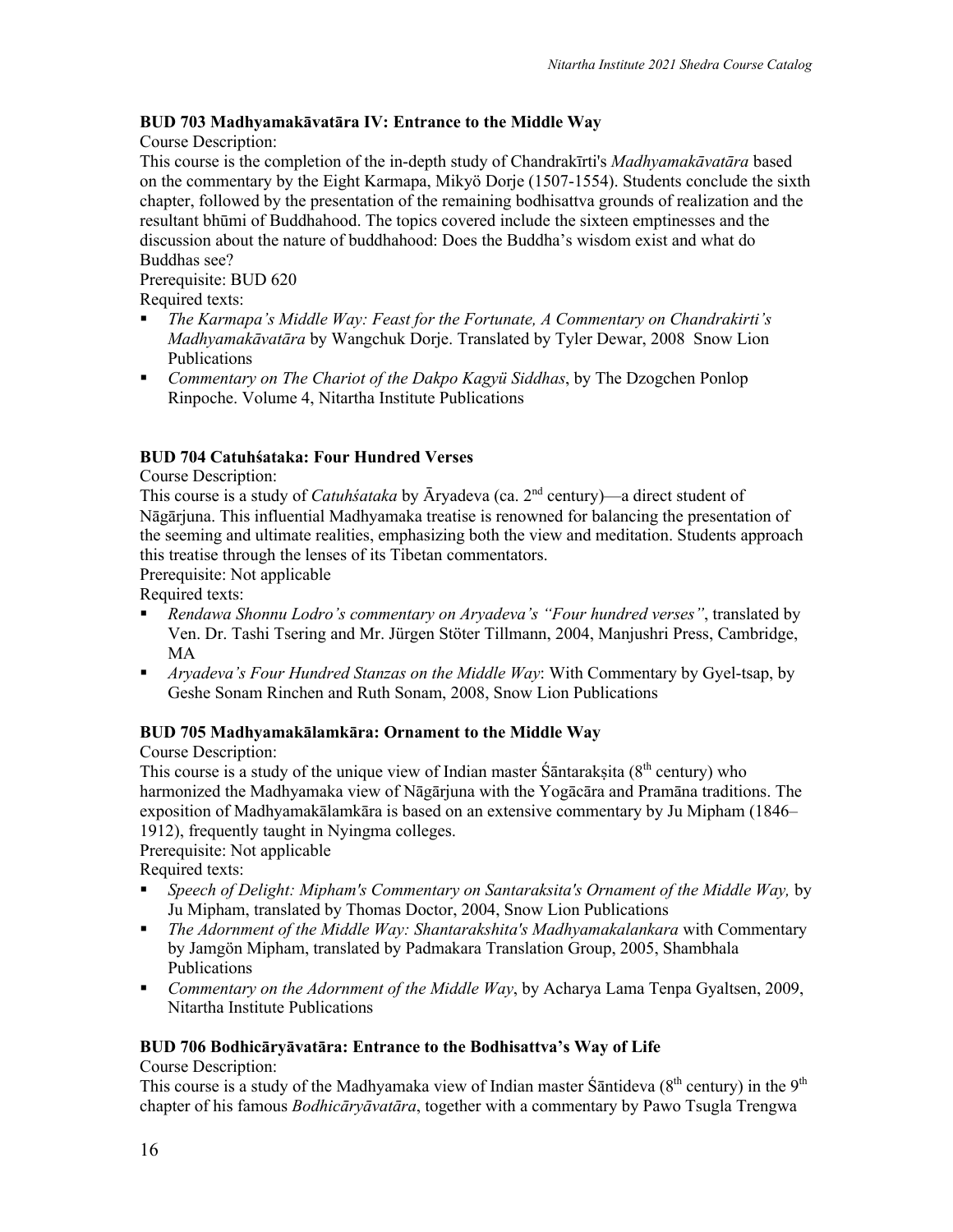(1504-1566), one of the two most important students of the Eight Karmapa, Mikyö Dorje. Pawo Rinpoche's presentation is an essential source for the Kagyü view of the Middle Way philosophical tradition.

Prerequisite: Not applicable

Required texts:

- § *The Center of the Sunlit Sky: Madhyamaka in the Kagyu Tradition*, by Mitra Karl Brunnhölzl, 2004, Snow Lion Publications
- § *The Wisdom Chapter: Jamgön Mipham's Commentary on the Ninth Chapter of The Way of the Bodhisattva*, by Jamgon Mipham, translated by The Padmakara Translation Group, 2017, Shambhala Publications
- § *A Commentary on The Ninth Chapter of the Bodhicaryavatara on Supreme Knowledge*, based on the commentary by Pawo Rinpoche Tsugla Trengwa, by The Dzogchen Ponlop Rinpoche, 2 volumes, 2000—2001, Nitartha Institute Publications

# **BUD 707 Madhyamaka Śāstra: The Fundamental Wisdom of the Middle Way** Course Description:

This course is an in-depth study of the renowned *Mūlamadhyamakakārikā*, the root treatise of the Madhyamaka philosophical system, composed by Ārya Nāgārjuna in the 2nd century, together with *Ornament of Reason*, a commentary by Machawa Jangchub Tsöndrü (died 1185), an early Tibetan commentator on Candrakīrti's view. Machawa's account of the Middle Way exercised lasting influence on the development of Madhyamaka philosophy in all four schools of Buddhism in Tibet. *Ornament of Reason* has been frequently taught in Nyingma colleges. Prerequisite: Not applicable

Required text:

§ *Ornament of Reason: The Great Commentary To Nagarjuna's Root Of The Middle Way*, by Mabja Jangchub Tsondru, translated by Dharmachakra Translation Committee, Snow Lion Publications, 2011

# **BUD 710 Abhisamayālamkāra I: Ornament of Clear Realization**

Course Description:

This course is an in-depth study of *Abhisamayālamkāra* by Maitreya (ca. 4<sup>th</sup> century) — the decisive elucidation of the hidden meaning of prajñāpāramitā related to the path of the Mahāyāna — based on the commentary by the Eight Karmapa, Mikyö Dorje (1507-1554). Students study the first of the eight abhisamayas, or clear realizations in chapter one: "The Knowledge of All Aspects," which is the direct realization that all aspects are primordial peace. Prerequisite: BUD 620

Required texts:

- § *Gone Beyond, Volume One: The Prajnaparamita Sutras, The Ornament of Clear Realization, and Its Commentaries in the Tibetan Kagyü Tradition*, by Mitra Karl Brunnhölzl, 2011, Snow Lion Publications
- § *Commentary on the Ornament of Clear Realization, Introduction*, by The Dzogchen Ponlop Rinpoche, Nitartha Institute Publications
- § *Commentary on the Ornament of Clear Realization, Topic One*, by The Dzogchen Ponlop Rinpoche, Nitartha Institute Publications

# **BUD 711 Abhisamayālamkāra II: Ornament of Clear Realization**

# Course Description:

This course is a continuation of the in-depth study of *Abhisamayālamkāra* by Maitreya (ca. 4<sup>th</sup>) century), based on the commentary by the Eight Karmapa, Mikyö Dorje (1507-1554). Students study the second and the third abhisamaya in chapters two and three. Chapter two is "The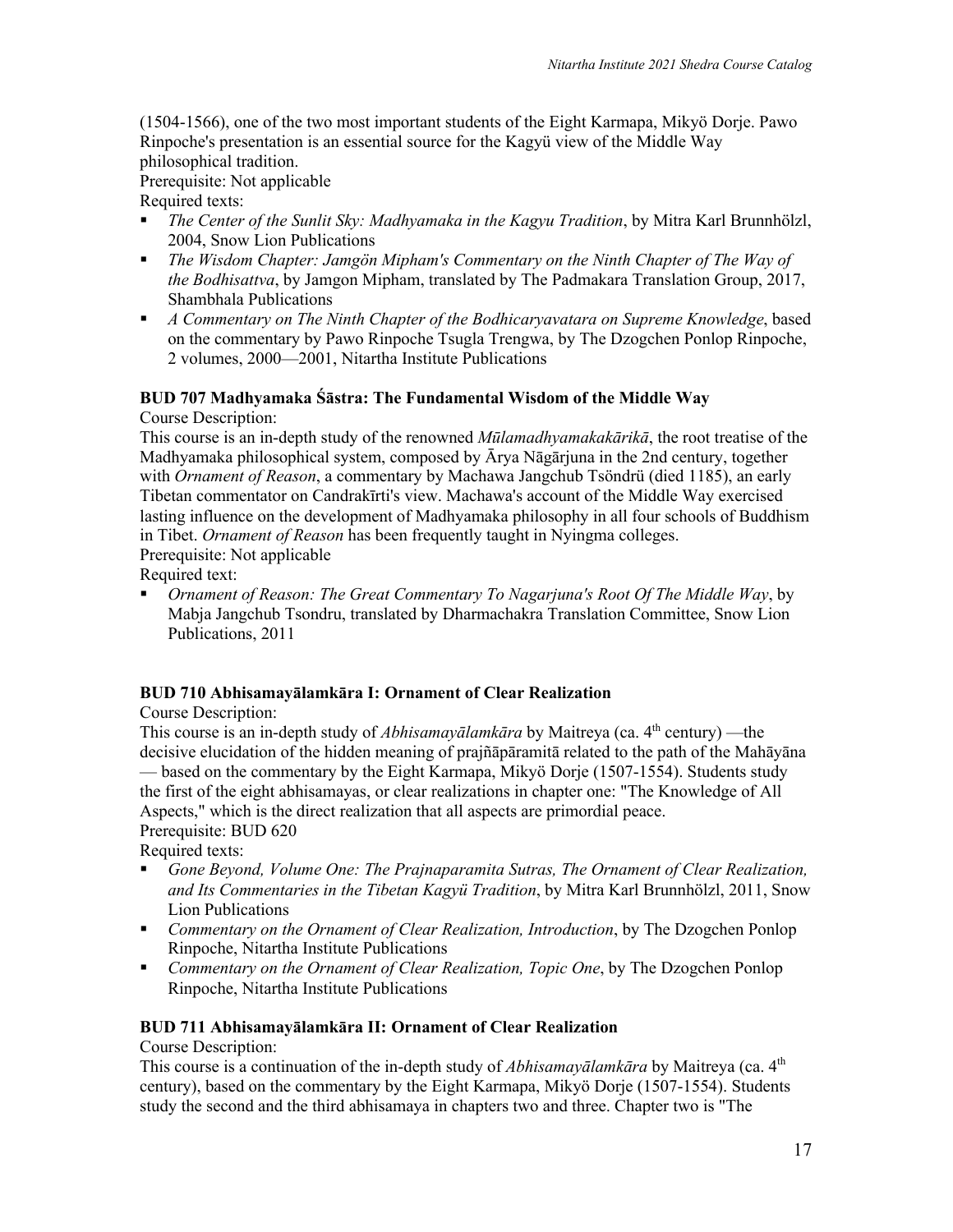Knowledge of the Path," which is the direct realizations that the three paths are primordial peace, and chapter three is "The All-knowledge," which is the direct realization that all bases are primordial peace without abiding in existence or peace.

Prerequisite: BUD 620

Required texts:

- § *Gone Beyond, Volume One: The Prajnaparamita Sutras, The Ornament of Clear Realization, and Its Commentaries in the Tibetan Kagyü Tradition*, by Mitra Karl Brunnhölzl, 2011, Snow Lion Publications
- § *Commentary on the Ornament of Clear Realization, Topics Two and Three*, by The Dzogchen Ponlop Rinpoche, Nitartha Institute Publications

# **BUD 712 Abhisamayālamkāra III: Ornament of Clear Realization**

Course Description:

This course is the completion of the in-depth study of the *Abhisamayālamkāra* by Maitreya (ca.  $4<sup>th</sup>$  century), based on the commentary by the Eight Karmapa, Mikyö Dorje (1507-1554). Students study the remaining five abhisamayas in chapters four through eight: "The Training in All Aspects," "The Culminating Training," "The Serial Training," "The Instantaneous Training," and "The Dharmakāya."

Prerequisite: BUD 620

Required texts:

- Gone Beyond, Volume Two: The Prajnaparamita Sutras, The Ornament of Clear Realization, *and Its Commentaries in the Tibetan Kagyü Tradition*, by Mitra Karl Brunnhölzl, 2012, Snow Lion Publications
- § *Commentary on the Ornament of Clear Realization, Topic Four*, by Acharya Lama Tenpa Gyaltsen, Nitartha Institute Publications
- *Commentary on the Ornament of Clear Realization, Topics Five-Eight* by Acharya Lama Tenpa Gyaltsen, Nitartha Institute Publications

#### **BUD 713 Abhisamayālamkāra IV: Ornament of Clear Realization**

Course Description:

This course is based on the *Abhisamayālamkāra* by Maitreya (ca. 4<sup>th</sup> century) and its commentaries in the Tibetan Nyingma Tradition. Students study the commentary by Dza Patrul Rinpoche (1808-1887), a prominent master of Rime —the 19<sup>th</sup> century non-sectarian movement in Tibet.

Prerequisite: BUD 620

Required texts:

§ *Groundless Paths: The Prajñaparamita Sutras, The Ornament of Clear Realization, and Its Commentaries in the Tibetan Nyingma Tradition*, by Mitra Karl Brunnhölzl, 2012, Snow Lion Publications

#### **BUD 714 Mahāyānasūtrālamkāra: Ornament of the Great Vehicle Sūtras**

Course Description:

This course is an in-depth exploration of the *Mahāyānasūtrālamkāra*, the last of the five works of Maitreya to be taught at Nitartha Institute. The text presents materials on the view and path of Bodhisattvas from a yogacāra point of view. It thus gives a synopsis of all the mahāyāna sūtras that are not contained among the prajñāpāramitā sūtras or the sūtras on buddha nature. Prerequisite: Not applicable

Required text: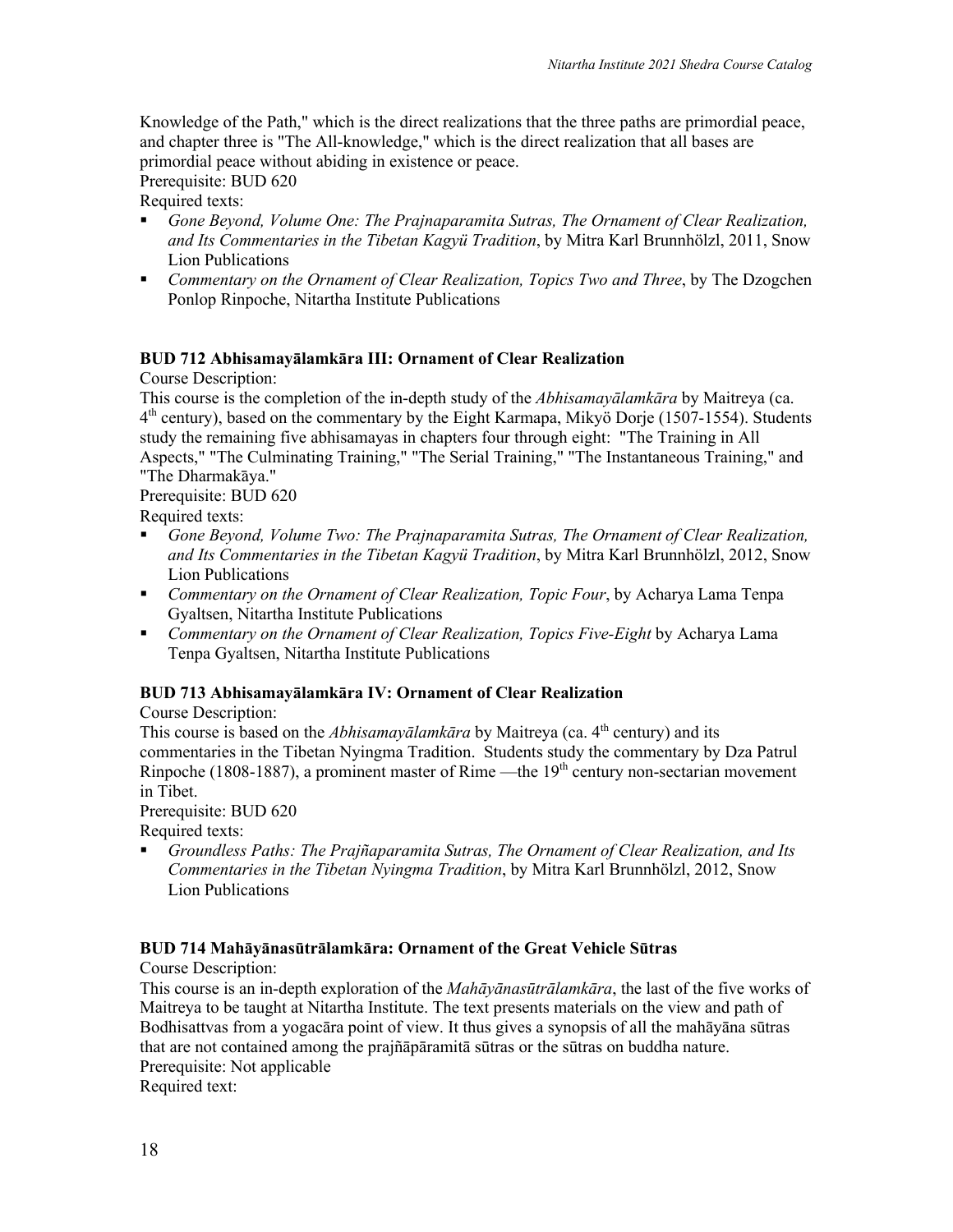§ *Ornament of the Great Vehicle Sutras: Maitreya's Mahayanasutralamkara with Commentaries by Khenpo Shenga and Ju Mipham*, translated by Dharmachakra Translation Committee, 2014, Snow Lion Publications

#### **BUD 760 Madhyāntavibhāga: Distinction between the Middle and Extremes**

Course Description:

This course is an in-depth study of *Madhyāntavibhāga* by Maitreya (ca. 4<sup>th</sup> century) —a key work of Yogācāra Buddhist philosophy— based on the commentaries by Vasubandhu and Ju Mipham (1846–1912). It delineates the distinctions and relationship (*vibhāga*) between the middle view (*madhya*) and extremes (*anta*). Students systematically proceed through its five chapters: Characteristics, Obscurations, True Reality, Path of Practice and Unsurpassable Vehicle. Prerequisite: BUD 620

Required text:

§ *Middle Beyond Extremes: Maitreya's Madhyantavibhaga with Commentaries by Khenpo Shenga and Ju Mipham*, translated by Dharmachakra Translation Committee, 2006, Snow Lion Publications

# **BUD 761 Sandhinirmocana Sūtra**

Course Description:

The *Sutra Unraveling the Intention* [of the Buddha] is a crucial sutra for the Yogacara tradition of the third turning of the wheel of dharma. It is the classic source from the Buddha's teachings for unraveling his intent behind teaching three different turnings of the wheel, as well as for his teachings on the eight consciousnesses, three natures, the ultimate and the path of meditation that leads to nondual realization of the ultimate.

Prerequisites: None

Required Text:

#### **BUD 770 Dharmadharmatāvibhāga: Distinction between Phenomena and the Nature of Phenomena**

Course Description:

This course is an in-depth study of the *Dharmadharmatāvibhāga* by Maitreya (ca.  $4<sup>th</sup>$  century) a short Yogācāra work of the pith instructions class— based on commentaries by the Third Karmapa, Rangjung Dorje (1284–1339) and Ju Mipham (1846–1912). Students study the distinction and correlation (vibhāga) between phenomena (dharma) and the nature of phenomena (dharmatā) and discover the key instructions on how to proceed in accessing this nature. Prerequisite: BUD 620

Required texts:

- § *Mining for Wisdom within Delusion: Maitreya's Distinction between Phenomena and the Nature of Phenomena and Its Indian and Tibetan Commentaries*, by Mitra Karl Brunnhölzl, 2013, Snow Lion Publications
- § *Commentary on The Distinction between Phenomena & the Nature of Phenomena*, by Mitra Karl Brunnhölzl, Nitartha Institute Publications
- § *Distinguishing Phenomena from Their Intrinsic Nature: Maitreya's Dharmadharmatavibhanga with Commentaries by Khenpo Shenga and Ju Mipham*, translated by Dharmachakra Translation Committee, 2013, Snow Lion Publications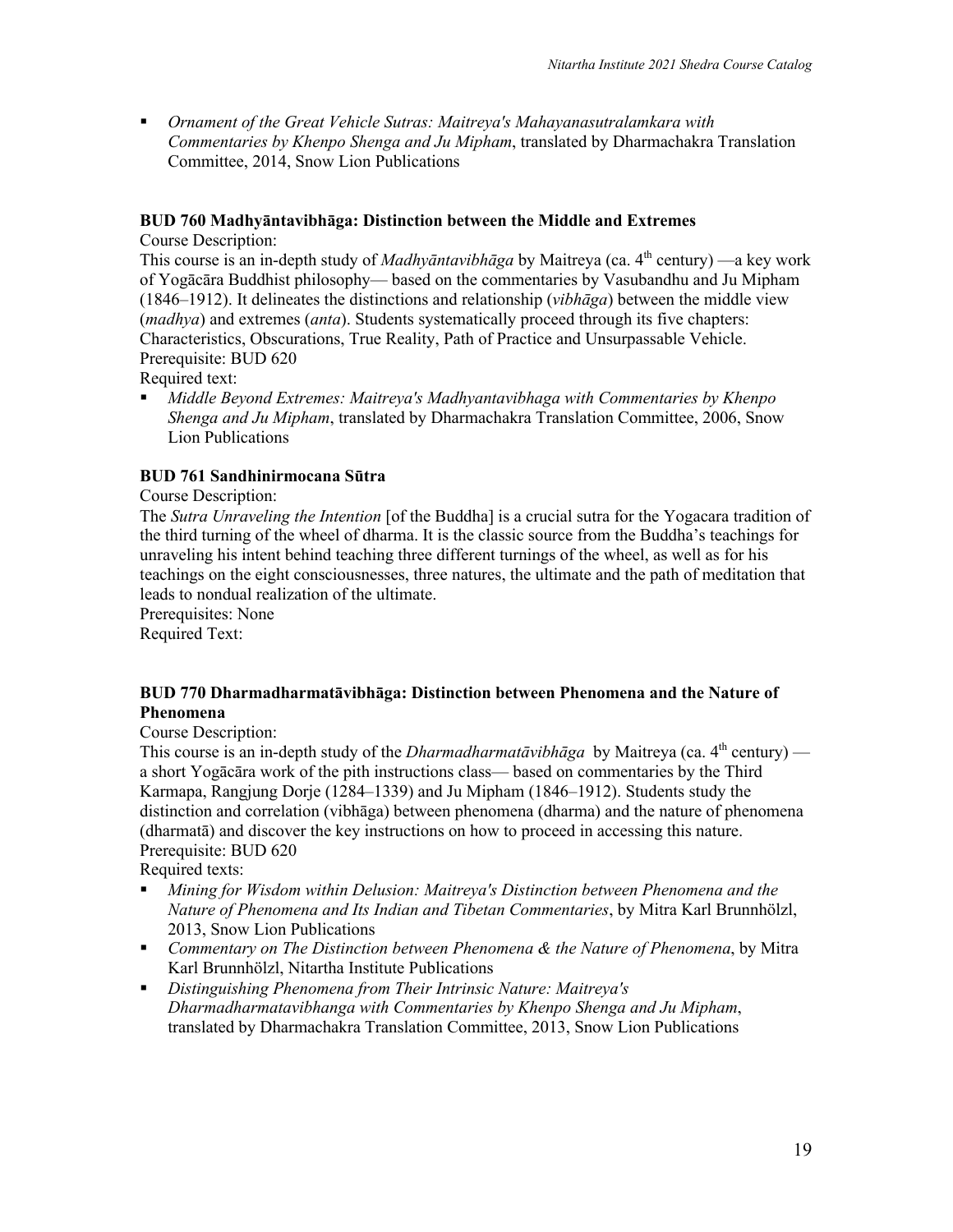#### **BUD 780 Uttaratantra & Sūtras of the Third Turning: The Highest Continuum**  Course Description:

This course is an in-depth study of the *Uttaratantra* by Maitreya (ca. 4<sup>th</sup> century) —the influential work of the Tathāgatagarbha tradition— based on the commentary by Jamgön Kongtrül Lodrö Thaye (1813-1899) and Gö Lotsawa Shönnu Pal (1392–1481). Students first look at the selection of sūtras of the third turning, followed by the exposition of the *Uttaratantra's* seven vajra points: the three jewels, buddha nature, enlightenment, its qualities and enlightened activity. Prerequisite: BUD 620

Required texts:

- § *When the Clouds Part: The Uttaratantra and Its Meditative Tradition as a Bridge between Sutra and Tantra*, by Mitra Karl Brunnhölzl, 2015, Snow Lion Publications
- § *Buddha Nature: The Mahayana Uttaratantra Shastra with Commentary*, by Arya Maitreya, Jamgon Kongtrul, Khenpo Tsultrim Gyamtso, translated by Rosemarie Fuchs, 2018, Snow Lion Publications
- § *Commentary on the Fourth Vajra Point in the Mahayana Uttaratantra Shastra* by Acharya Lama Tenpa Gyaltsen, Nitartha Institute Publications
- § *Commentary on Vajra Points One-Three & Five-Eight in the Mahayana Uttaratantra Shastra* by Acharya Lama Tenpa Gyaltsen, Nitartha Institute Publications
- § *Sūtras of the Third Turning and the Uttaratantra: The Lion's Roar of Irreversibility Volume 1,* by Mitra Karl Brunnhölzl, Nitartha Institute Publications
- § *Sūtras of the Third Turning and the Uttaratantra: The Lion's Roar of Irreversibility Volume 2,* by Mitra Karl Brunnhölzl, Nitartha Institute Publications

# **BUD 781 Dharmadhātustava: In Praise of Dharmadhātu**

Course Description:

This course is a study of *Dharmadhātustava*, attributed to Nāgārjuna. It is the early śāstra commenting on the tathāgatagarbha sūtras, as elucidated by the Third Karmapa, Rangjung Dorje (1284-1339) in his commentary.

Prerequisite: Not applicable

Required texts:

- § *In Praise of Dharmadhātu*, by Mitra Karl Brunnhölzl, 2007, Snow Lion Publications
- § *Commentary on In Praise of Dharmadhatu*, by The Dzogchen Ponlop Rinpoche, 2010, Nitartha Institute Publications

# **BUD 796 Beacon of Certainty**

Course Description:

The *Beacon of Certainty* is a commentary composed by the great Nyingma master and scholar Lama Mipham (1846-1912). It is structured around seven questions that address the foundations of the Nyingma tradition, from Madhyamika philosophy to the view of Dzogchen. This key text is studied in virtually all Nyingma shedras. Students study its commentary by Khenpo Kunpal (c.1872-1943), a close disciple of Lama Mipham.

Prerequisite: Not applicable

Required text:

§ *Mipham's Beacon of Certainty: Illuminating the View of Dzogchen, the Great Perfection Studies in Indian and Tibetan Buddhism*, by John W. Pettit, 1999, Wisdom Publications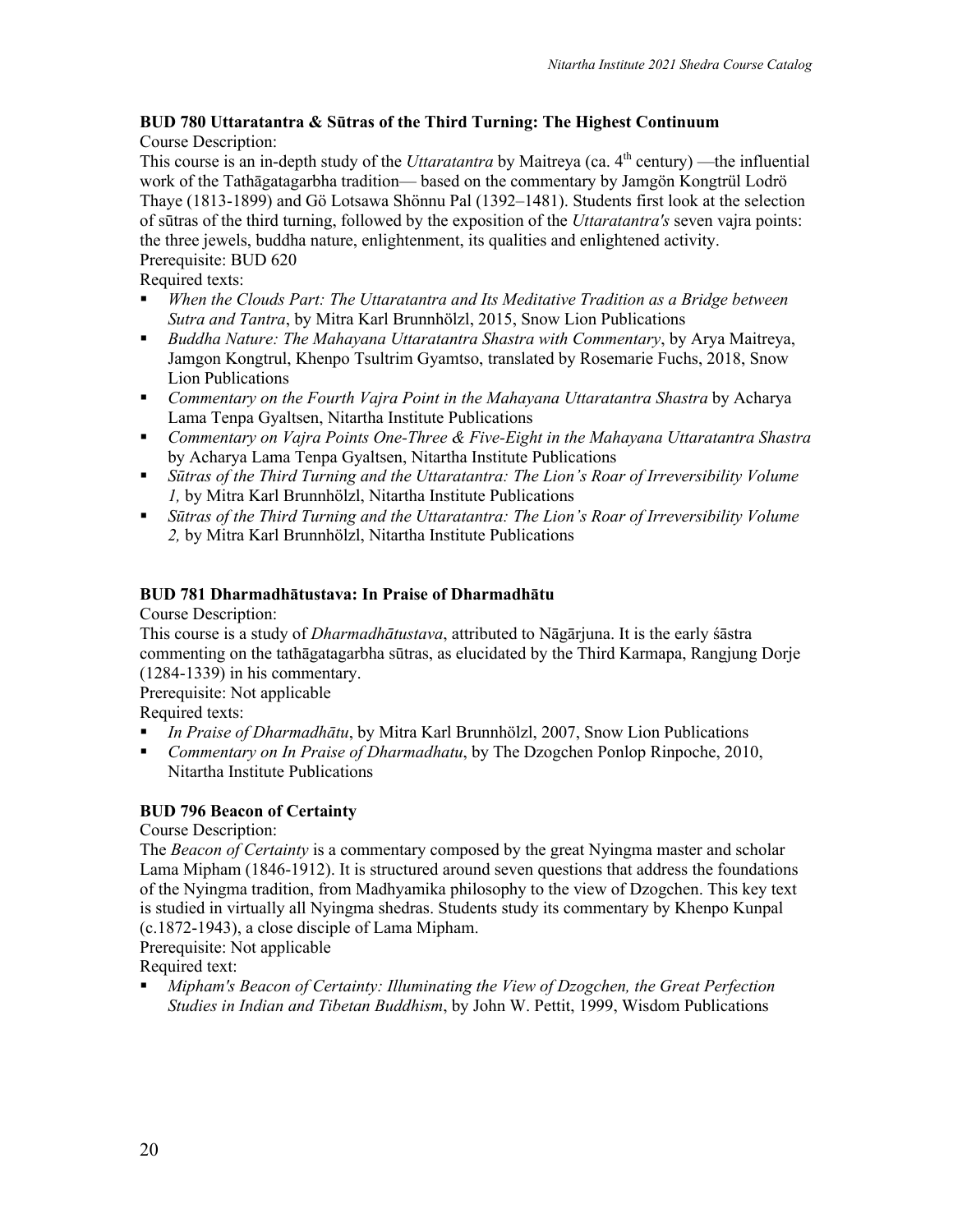#### **BUD 797 Distinguishing the Views and Philosophies: A Lamp of Essential Points** Course Description:

This course is a systematic overview of Mipham's teachings on the Middle Way as presented by Bötrül (1898-1959) of the Nyingma tradition, the influential scholar of the twentieth century. Bötrül's root text, *Distinguishing the Views and Philosophies*, and his auto-commentary, *Ornament of Mañjughoa's Viewpoint*, provide a meaning commentary on Mipham's *Beacon of Certainty*.

# Prerequisite: Not applicable

Required text:

§ *Distinguishing the Views and Philosophies:Illuminating Emptiness in a Twentieth-Century Tibetan Buddhist Classic*, by Bötrül and Douglas Samuel Duckworth, SUNY Press, 2012

# **BUD 798 Entering the Way of the Great Vehicle**

Course Description:

This course is a commentary on *Entering the Way of the Great Vehicle* by Rongzom Chökyi Zangpo (1040-1159), one of the most important masters of the Nyingma school of Tibetan Buddhism. Rongzompa composed this work in order to articulate how Dzogchen agrees with the sutric and tantric teachings espoused by other schools. Using philosophic and linguistic analyses favored by them, he demonstrates that the Great Perfection is the culmination and maturation of the Mahāyāna —the Great Vehicle.

Prerequisite: Not applicable

Required text:

■ *Entering the Way of the Great Vehicle: Dzogchen as the Culmination of the Mahayana* by Rongzom Chok Zangpo and Dominic Sur, Snow Lion, 2017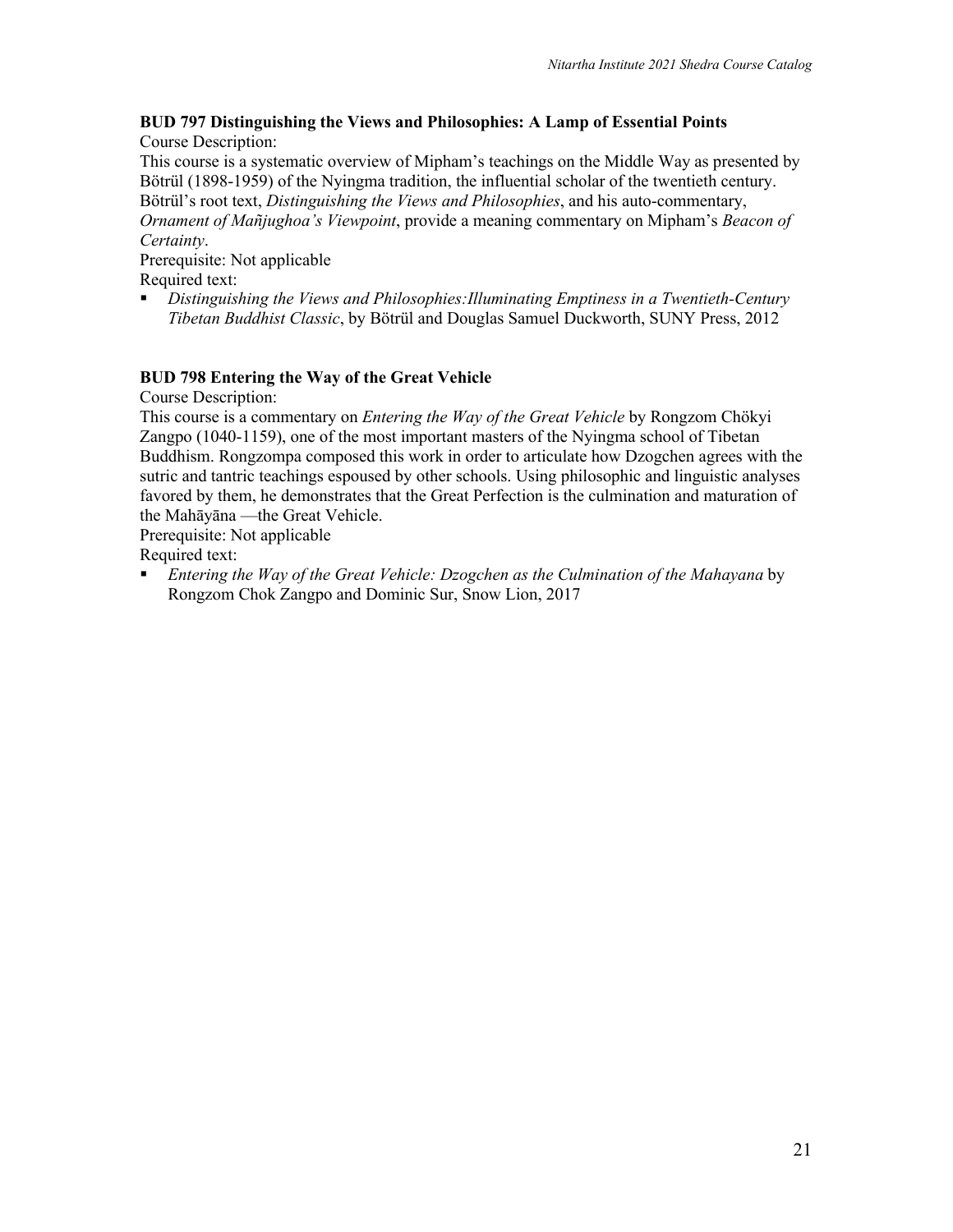# **II. Department of Creativity and the Arts**

Department of Creativity and the Arts (SCA) at Nitartha Institute is one of the five traditional sciences (*śilpa-karma-sthāna vidyā*) taught at Nālandā University, and is traditionally categorized by body, speech, and mind, or the Physical, Vocal, and Mental Arts. The Physical Arts includes what is more currently referred to as the Visual Arts. It also includes meditation and its attendant ritual arts.

# **Department of Creativity and the Arts Course Listing**

# **1. Physical Arts**

SCA 500 Lüjong

#### **2. Visual Arts**

#### **Buddhist Visual Literacy**

SCA 510 Symbolizing the Awakened Heart: Buddhist Visual Literacy SCA 520 Lineage Essence and Expression: The Golden Rosary SCA 530 The Bodhisattva Ideal Throughout Asian Art

#### **Drawing the Awakened Heart**

SCA 540 Studio 1 SCA 550 Studio 2

#### **3. Vocal Arts**

#### **1. Physical Arts**

#### **SCA 500 Lüjong**

Course Description:

Lüjong, or body training, is a series of fifteen physical exercises developed by the Tibetan Buddhist meditation master Khenpo Tsültrim Gyamtso Rinpoche to help students enhance their health and synchronize their body and mind. They serve to increase energy and pliancy. The wakefulness developed by the exercises can bring a quality of meditation to ordinary activities throughout the day. Prerequisites: None

Required texts: None

# **2. Visual Arts**

The Visual Arts curriculum currently offers two tracks. One focuses on symbolism and iconography, or the reading of thangka paintings. This track is called Buddhist Visual Literacy and includes three courses. The other track focuses on the Karma Gadri tradition of iconometrics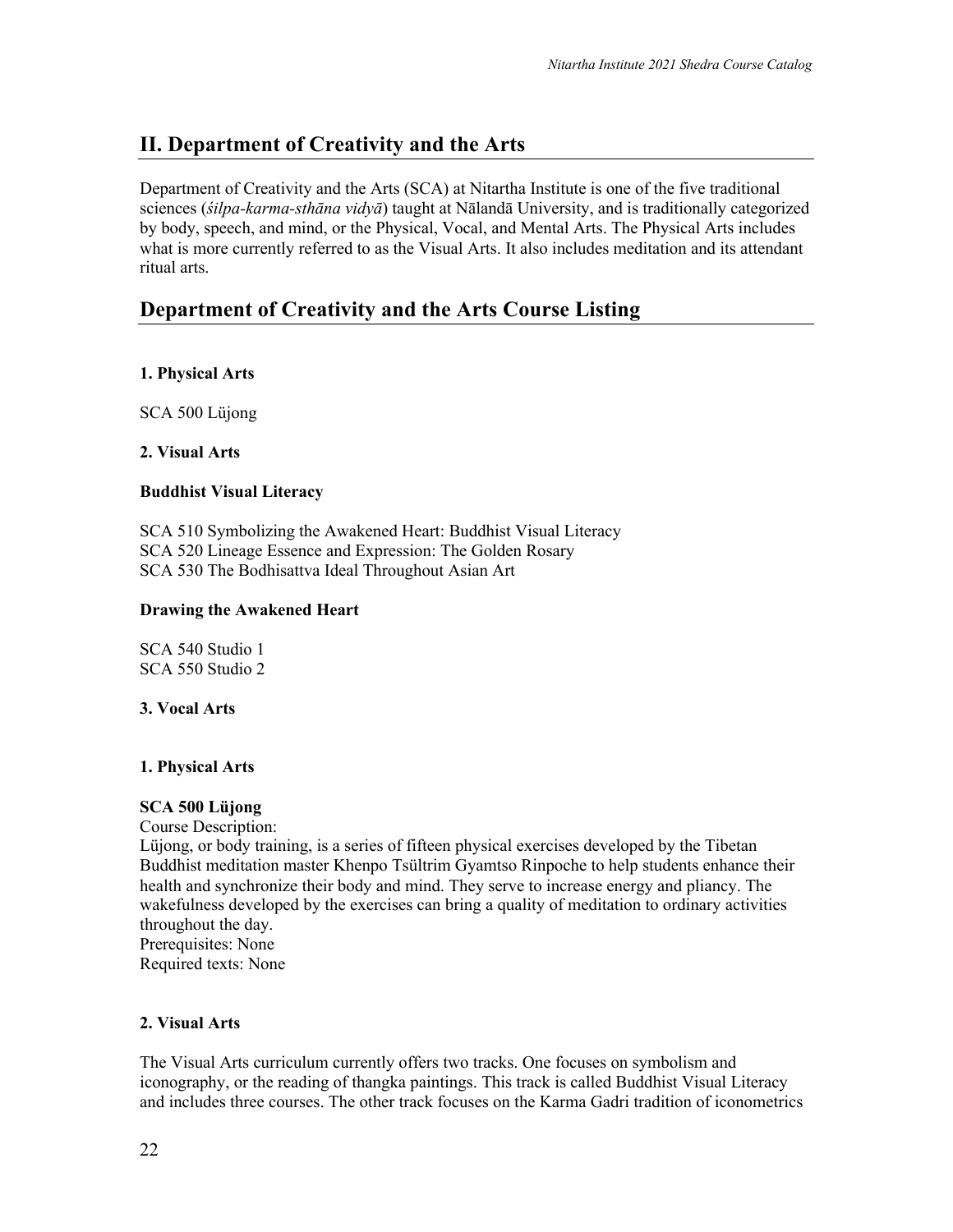(*thikse*) and the beauty of thangka drawing (*thikchö*). This track is called Drawing the Awakened Heart and includes two courses.

#### **2.1 Buddhist Visual Literacy**

#### **SCA 510 Symbolizing the Awakened Heart: Buddhist Visual Literacy**

Course Description:

This course develops a basis for exploring and understanding Buddhist symbolism and iconography through the use of classic Buddhist teachings on seeming and ultimate realities, as well as understanding the roles of conception and perception. Students enhance their learning with experiential exercises and explore how meaning is made and communicated when producing and viewing representations. Part of the course involves researching Buddhist symbols —the basis of Buddhist iconography— and applying visual literacy skills when reading a Buddhist thangka.

Prerequisites: None

Required texts: Course pack of readings

#### **SCA 520 Lineage Essence and Expression: The Golden Rosary**

Course Description:

This course uses an ancient iconographic set of thangkas to explore Tibetan Buddhist art and history, and the role of lineage and transmission in the Karma Kagyü. It relies on an understanding of Buddhist Visual Literacy and puts it into use. Class topics include: history and styles of thangka painting with a focus on the Karma Gadri (Encampment) style, applying Buddhist visual literacy to reading a thangka painting, symbolism, iconography, lineage, transmission and specifically the Kagyü Lineage.

Prerequisite: SoCA 510 preferred

Required texts: Course Sourcebook

#### **SCA 530 The Bodhisattva Ideal Throughout Asian Art**

#### Course Description:

An overview and exploration of bodhisattva in terms of the meaning and ideal, followed by the who and the what. Using the Eight Great Bodhisattvas and particularly the three main ones, the course explores their representations across different Asian cultures and periods, tracking the characteristics that are iconographic and those that are non-iconographic. Coursework includes slide presentations, lectures, discussion and a final art project. This course relies on an understanding of Buddhist visual literacy and puts it into use. Class topics include: history of bodhisattvas and their styles of representation in paintings and statues with a focus on bodhisattvas throughout Asian culture, applying Buddhist visual literacy to reading their symbolism, iconography and seeming iconography and the bodhisattva ideal. Prerequisite: SoCA 510 preferred Required texts: Course Sourcebook

#### **2.2 Drawing the Awakened Heart**

#### **SCA 540 Studio 1**

#### Course Description:

Students learn the classic measurement system (*thikse*) of the Karma Gadri system and apply it to draw a Buddha head, a seated Buddha, and a Tara head. Materials are provided in class. Students are also welcome to bring their own materials. A materials list is provided to registrants. Class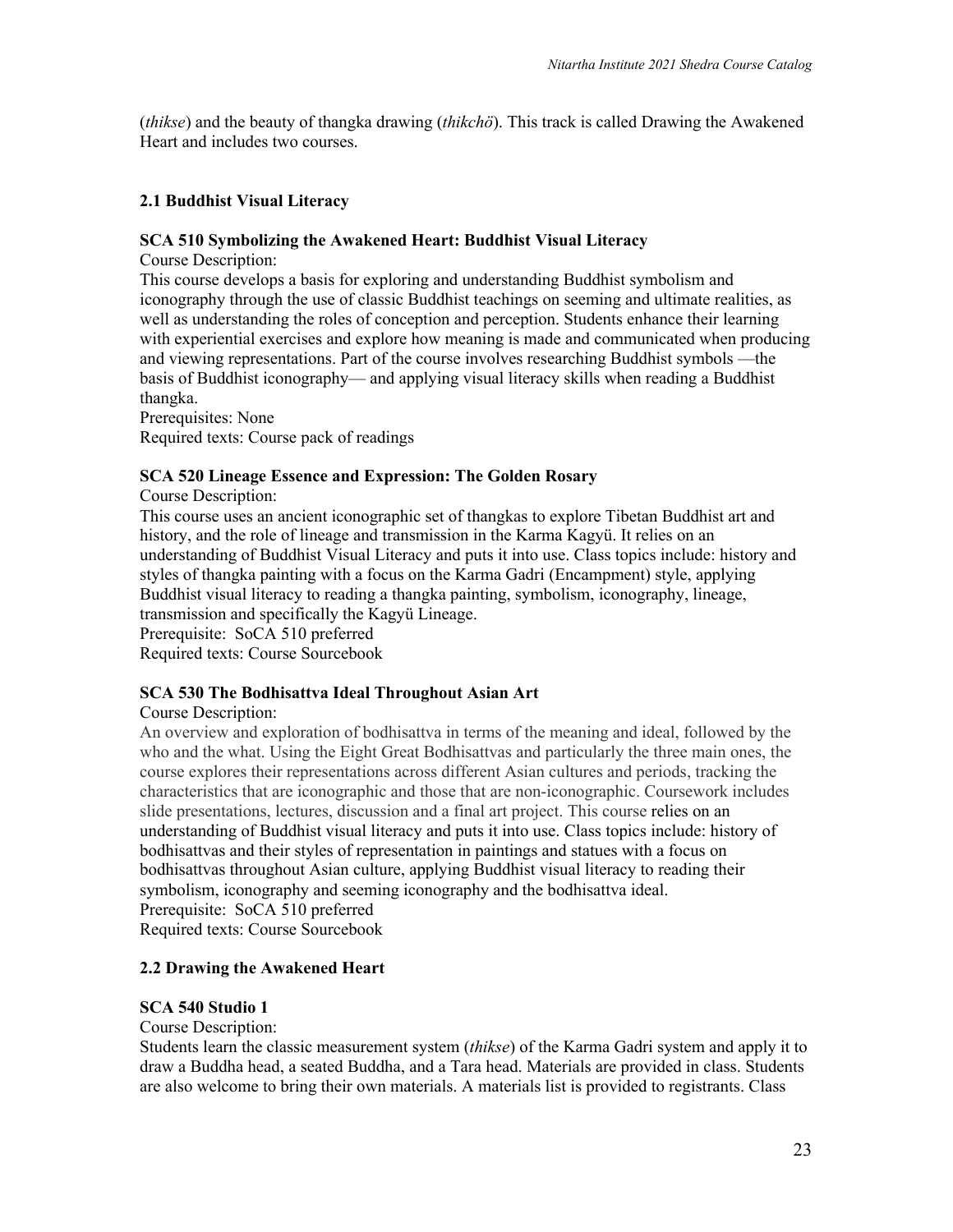topics include: thikse, drawing materials, process of drawing male and female buddhas, development of good drawing skills and drawing as meditation. Prerequisites: None Required texts: None

#### **SCA 550 Studio 2**

Course Description: Students focus on one particular Buddhist figure in an actual thangka composition, starting with the thikse, moving on to the drawing and then the painting. It includes shading and coloring. Materials are provided in class. Students are also welcome to bring their own materials. A materials list is provided to registrants.

Prerequisite: SoCA 540 Beginning Drawing or the equivalent in experience Required texts: None

# **3. Vocal Arts**

Nitartha Institute students also train in the art of singing *dohas*, or songs of realization of the accomplished masters of the practice lineage of Tibetan Buddhism. Renowned for their poetic qualities and the ability to convey the pith instructions on view, meditation and conduct, singing dohas is regarded as an effective means for spiritual transformation.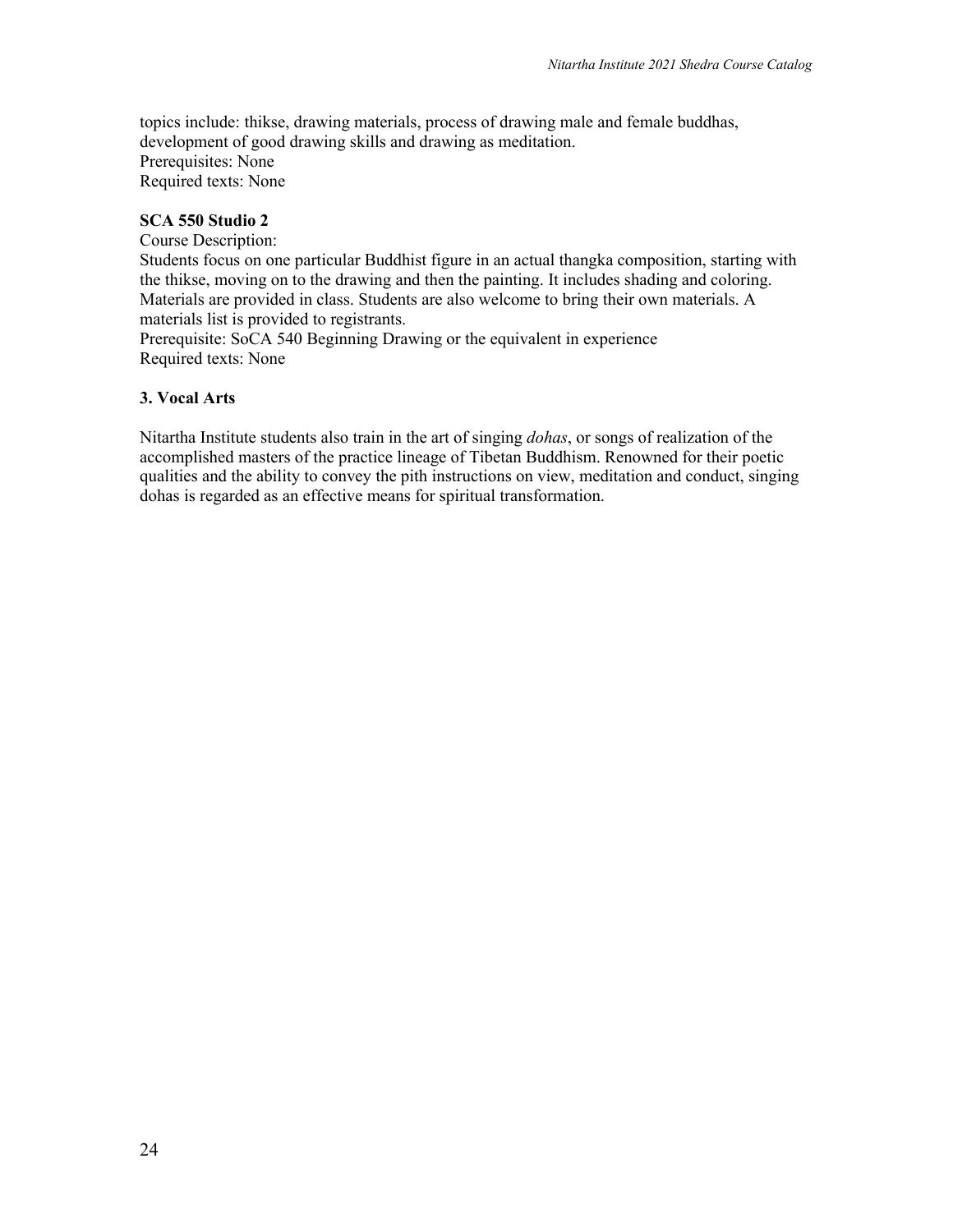# **III. Department of Languages**

The Department of Languages (LAN) at Nitartha University is representing the Science of Language (*śabda vidyā*) among the five traditional sciences taught at Nālandā University.

# **Department of Languages Course Listing**

LAN 500 Introduction to Colloquial Tibetan LAN 510 Reading Tibetan Buddhist Literature

#### **LAN 500 Introduction to Colloquial Tibetan**

Course Description:

This course is oriented toward beginners who have little knowledge of Tibetan but would like to gain some familiarity with the language and how it is translated into English. It covers the alphabet and pronunciation. Students learn to chant a few of the songs of Milarepa and at the same time investigate their meaning in both Tibetan and in English. By looking into the Tibetan behind the English, students can expect to gain a richer understanding of the songs composed by one of Tibet's great masters.

Prerequisites: None

#### **LAN 510 Reading Tibetan Buddhist Literature**

Course Description:

This course is oriented towards reading Tibetan Buddhist texts and literature. It focuses on acquiring and developing reading skills. Interesting and important grammatical points will be explained in the context of specific passages. Students practice both reading aloud to learn the rhythms and feel of the phrasing of the language and train in the traditional discipline of *jorlo* (*sbyor klog*) — "reading the connections."

Prerequisites: Knowledge of the Tibetan alphabet, spelling rules, and a functional grasp of Tibetan grammar. Students are asked to translate a short passage from Tibetan to English to help the instructor determine their proficiency. Instructor's permission is required.